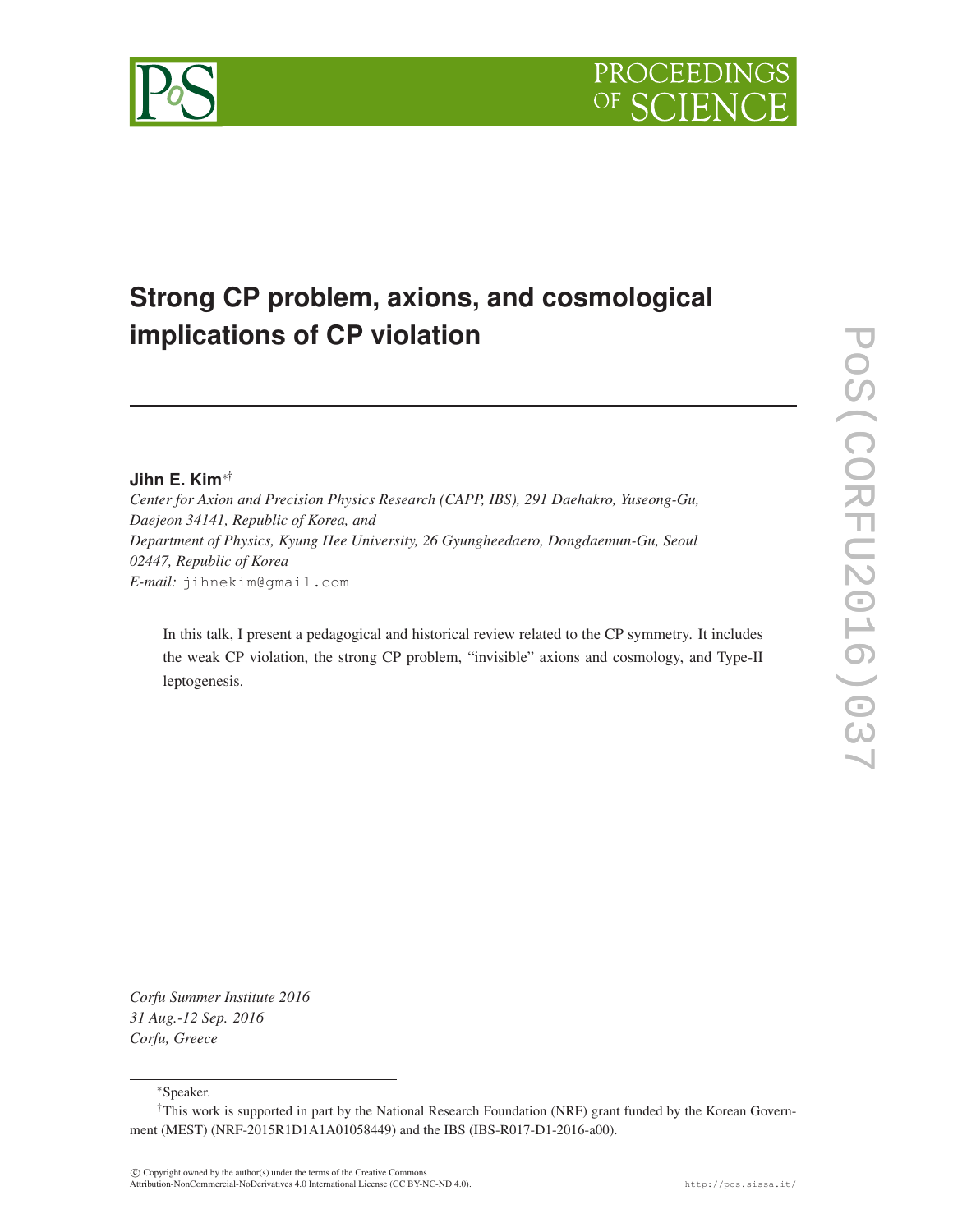#### 1. Introduction

From a fundamental point of view, presumably the most basic parameters are given at a massdefining scale which is considered to be the Planck mass  $M_P \simeq 2.43 \times 10^{18}$  GeV. Any other scale involves a small coupling which is that scale divided by *M*P. Below *M*P, one tries to understand elementary particles in this sense. Figure 1 is a theorist's design to plan his idea, starting with a grand framework, presumably inclusive of as much natural phenomena as possible. Within this framework, he builds a theory. The theory contains models. These models must be working examples, explaining the observed phenomena. Without a model example, some will say that it is a religion even though the design is fantastic. Our job is to find working models in this FRAMEWORK/THEORY/MODEL inclusion cartoon. In this sense, "symmetry" as a framework has worked for a century.



Figure 1: An inclusive relation of frameworks due to Gross [1].

Nowadays, flavor symmetries are studied mainly by some discrete symmetries, due to the observed large mixing angles in the leptonic sector. But, flavor symmetry may be a gauge symmetry in which case a true unification is GUTs with the flavor symmetry included there. The first attempt along this line was due to Georgi in SU(11) [2] on the unification of GUT families (UGUTF). The next try with spinor representation of  $SO(4n+2)$  groups was in  $SO(14)$  [3]. A more attempt along this line is from string compactification based on  $\mathbb{Z}_{12-I}$  orbifold compactification [4]. But, mostly one tries to obtain an electroweak-scale massive particle by a discrete symmetry and a light scalar by the Goldstone theorem. Among Goldstone bosons, "invisible" axion is the most interesting one.

#### 2. CP's

To discuss violation of a symmetry, first one has to define the symmetry. Parity P is the most well-known example for the definition and violation of a symmetry. Even though kinetic mixings of U(1) gauge bosons have been considered for some time, the definition of a symmetry is usually done such that the kinetic energy terms preserve the symmetry. If there exists a possibility of a Lagrangian that satisfies  $(CP)\mathcal{L}(CP)^{-1} = \mathcal{L}$ , then the CP symmetry is preserved. Here, the first thing to do is to define fields with CP quantum numbers. Next, find out terms breaking CP and search for its physical implications.

CP violation is an interference phenomenon. At this workshop, Domencico [5] cited Okun's statement, "Neutral K mesons are a unique physical system which appears to be created by nature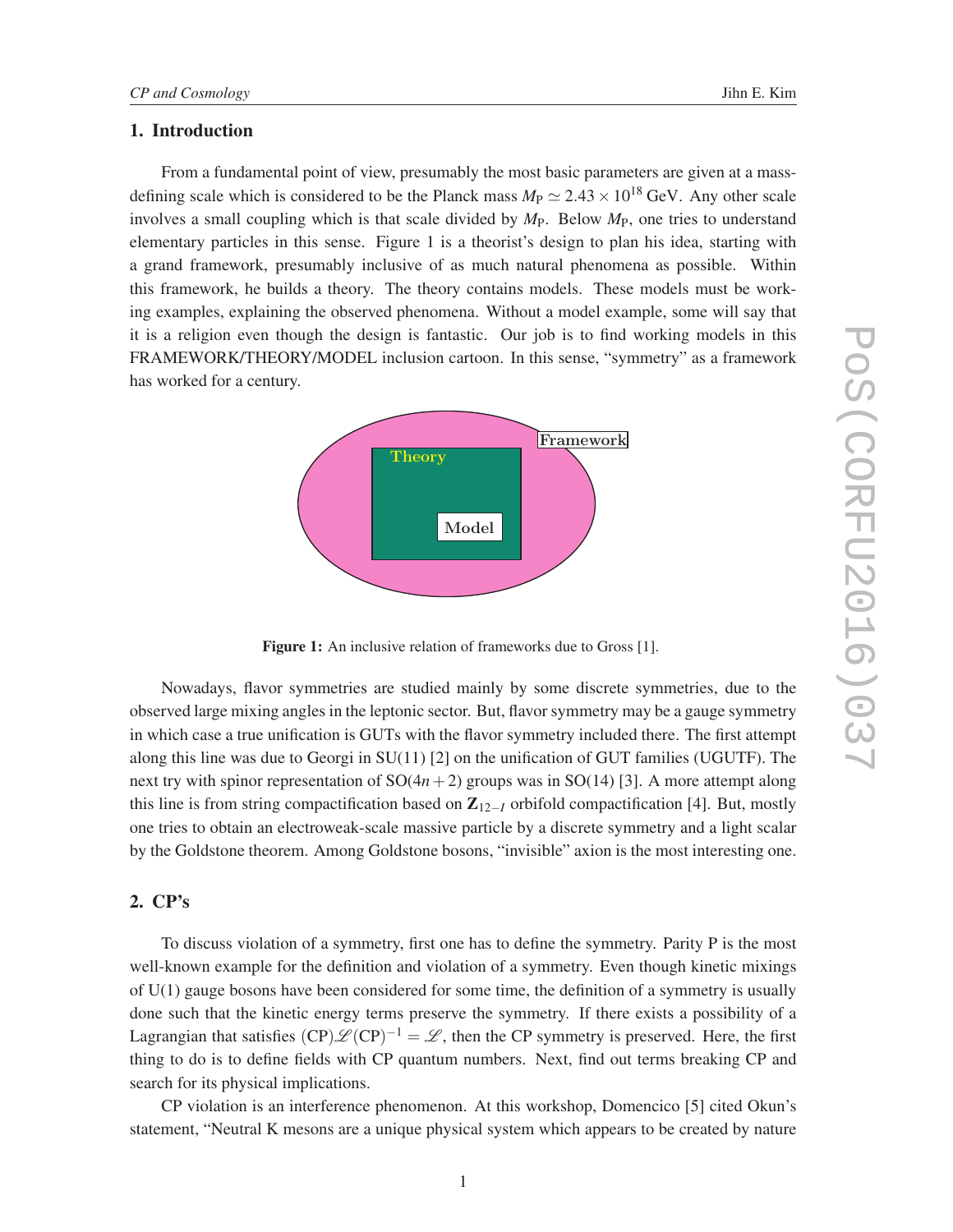to demonstrate, in the most impressive manner, a number of most spectacular phenomenon". One may replace (spectacular)→(interference). CP violation in the SM is an interference phenomenon, encompassing all three families. This will become clearer below when we express the Jarlskog determinant *J*.

After the discovery of weak CP violation in 1964, needs for theories of weak CP violation became very important. Some of these weak CP violation were

- 1. by light colored scalars [6],
- 2. by right-handed current(s) [7, 6],
- 3. by three left-handed families [6] (2.1)
- 4. by propagators of light color-singlet scalars [8],
- 5. by an extra-U(1) gauge interaction [9],

where some examples interpretable in modern gauge theories are cited. Item 3 is known as the Cabibbo[10]-Kobayashi-Maskwa(CKM) model.

In the standard model(SM), the kinetic energy terms of quarks, leptons, and Higgs doublets are CP conserving. The CP violation in the SM arises in the interaction terms, typically through the Yukawa couplings. If the VEVs of Higgs doublets vanish, then there is no CP violation because all fermions are massless. Below the VEV scale of the Higgs doublets, all the SM fields obtain masses, and one can locate the CP phase in the left-handed currents, coupling to  $W^{\pm}_{\mu}$ . The charged current couplings are defined in this setup for the CKM (for quarks) and Pontecorvo-Maki-Nakagawa-Sakata(PMNS) (for leptons) [11] matrices. The CKM matrix is unitary, which is the only condition for the CKM matrix. The physical significance of the weak CP violation is given by the Jarlskog determinant *J* which is obtained from the imaginary part of a product of two elements of *V* and two elements of *V*<sup>\*</sup> of the CKM matrix, e.g. of the type  $J = |\text{Im}(V_{12}V_{23}V_{13}^*V_{22}^*)|$  [12].

Let us choose the CKM and PMNS matrices such that the 1st row real. Then, the CKM matrix can be chosen as [13],

$$
V_{\rm KS} = \begin{pmatrix} c_1, & s_1c_3, & s_1s_3 \\ -c_2s_1, & e^{-i\delta_{\rm CKM}}s_2s_3 + c_1c_2c_3, & -e^{-i\delta_{\rm CKM}}s_2c_3 + c_1c_2s_3 \\ -e^{i\delta_{\rm CKM}}s_1s_2, & -c_2s_3 + c_1s_2c_3e^{i\delta_{\rm CKM}}, & c_2c_3 + c_1s_2s_3e^{i\delta_{\rm CKM}} \end{pmatrix}, \text{ with Det } V_{\rm KS} = 1 (2.2)
$$

where  $c_i = \cos \theta_i$  and  $s_i = \sin \theta_i$  for  $i = 1, 2, 3$ . In this form, the invariant quantity for the CP violation, the Jarlskog determinant is directly seen from  $V_{KS}$  itself  $[14]$ ,<sup>1</sup>

$$
J = |\text{Im} V_{13} V_{22} V_{31}| \simeq O(\lambda^6), \tag{2.3}
$$

where  $\lambda \simeq 0.22$  is the Cabibbo parameter  $\lambda = \sin \theta_C$  [10]. Note that all three families participate in the evaluartion of *J*, fulfilling the claim that CP violation is an " interference phenomenon". For the CP violation to be nonzero, in addition, all u-type quark masses must be different and all d-type quark masses must be different, because one can rotate the phases of identical-mass quarks such that  $\delta_{CKM}$  changes, which implies that  $\delta_{CKM}$  is unobservable.

<sup>&</sup>lt;sup>1</sup>For the PMNS matrix, we use different parameters by replacing  $\theta_i \rightarrow \Theta_i$  and  $\delta_{CKM} \rightarrow \delta_{PMNS}$ .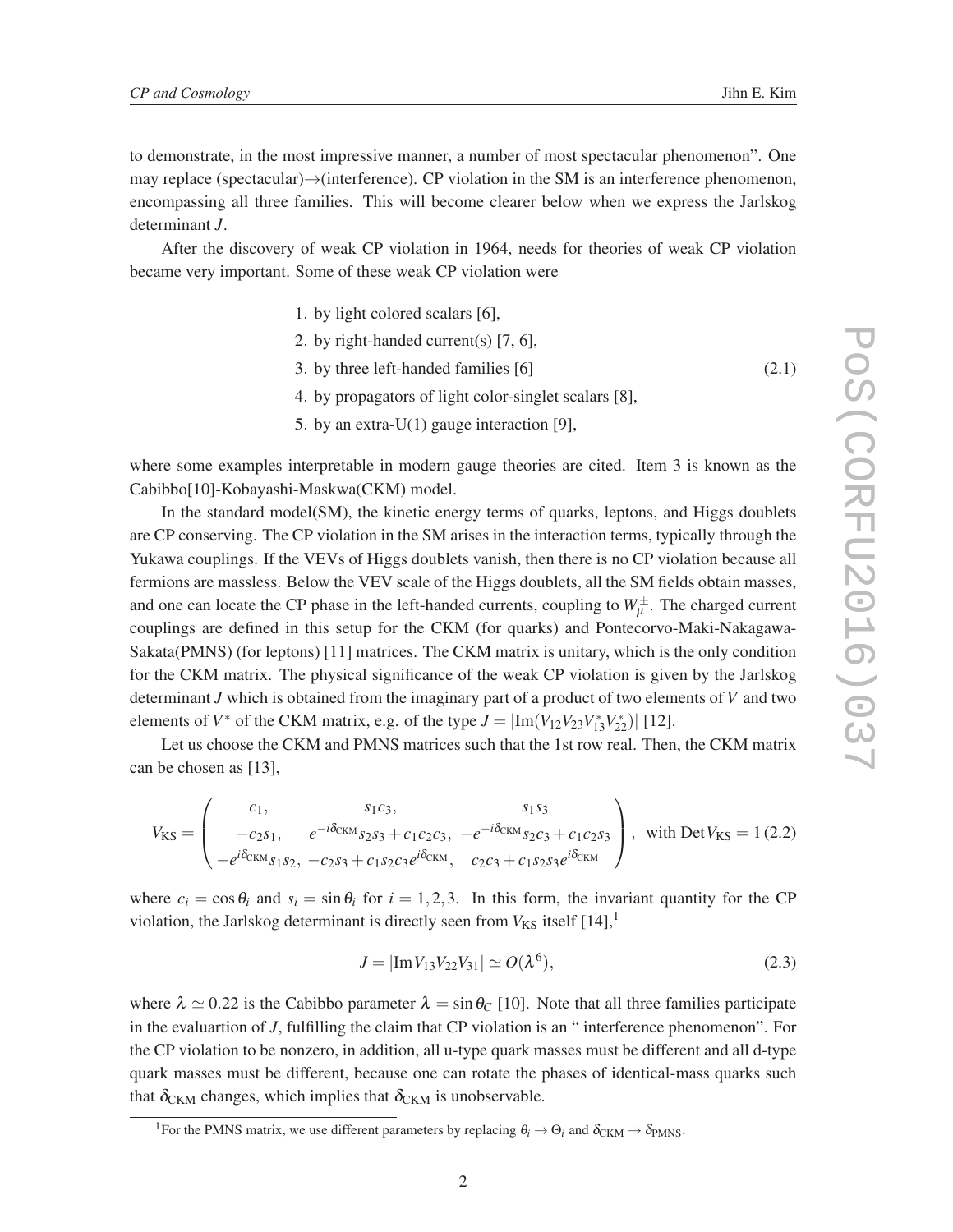

**Figure 2:** The Jarlskog triangles. (a) B-meson decay including a K-meson, and (b) B-meson decay to  $\pi$ mesons.

There are many different parametrization schemes. Different parametrizations give different CP phases  $\delta_{CKM}$  [14]. This can be understtod by the Jarlskog triangle for B-meson decay, shown in Fig. 2 (a). For the parametrization of Eq. (2.2), *J* is given with the red parameters

$$
J = c_1 c_2 c_3 s_1^2 s_2 s_3 \sin \alpha \tag{2.4}
$$

while the PDG parametrization with the blue parameters fives  $J = c_{12}c_{31}^2c_{23}s_{12}s_{23}s_{13}\sin\gamma$  [15]. In any parametrization, the area of Fig. 2 (a) gives the same value.

We can use the KS–parametrization, Eq. (2.2), to show the maximality of the weak CP violation for the measured values of real angles  $\theta_i$ . Let us use the fact that any Jarlskog triangle has the same area. So, consider Fig. 2 (b). With the  $\lambda = \sin \theta_C$  expansion, the area of the Jarlskog triangle is of order  $\lambda^6$ , which is the product of two sides enclosing the angle  $\delta$ . Rotate the side of O( $\lambda^5$ ) in the red arrow direction, making a triangle implied by dashed lines. This area of the triangle is maximal when the rotating angle  $\delta \simeq 90^{\circ}$ , which is the triangle enclosing the yellow in Fig. 2(b). Note that  $\alpha$  of Fig. 2(a) is determined by the fitting groups close to  $\alpha = \frac{\pi}{2}$ ,

$$
\alpha = \left(85.4^{+3.9}_{-3.8}\right)^o \ [\text{PDG}, [15]], \ \left(88.6^{+3.3}_{-3.3}\right)^o \ [\text{U}_{\text{fit}}, [16]], \ \left(90.6^{+3.9}_{-1.1}\right)^o \ [\text{CKM}_{\text{fit}}, [17]]. \tag{2.5}
$$

With the KS parametrization,  $\delta \simeq \frac{\pi}{2}$  is in the allowed region. So, we proved that the weak CP violation is maximal with the pre-fixed real angles in the KS–parametrization. Since physical statements are parametrization independent, this maximality must be the case in the PDG–parametrization also.

In the leptonic sector also, there is a preliminary hint that  $\delta_{PMNS} \neq 0$ , and close to  $-\frac{\pi}{2}$  even though the error bar is large [18]. The quark mixing angles are  $\theta_i$  and  $\delta_{CKM}$ , and lepton mixing angles are  $\Theta_i$  and  $\delta_{PMNS}$ . Even if  $\theta_i$  and  $\Theta_i$  cannot be related, we can relate  $\delta_{CKM}$  and  $\delta_{PMNS}$  if there is only one CP phase in the whole theory. Indeed, this has been shown in Ref. [19] where the weak CP violation is spontaneous and one unremovable phase is located at the weak interaction singlet  $\dot{a}$  *la* the Froggatt-Nielsen(FN) mechanism [20].<sup>2</sup> In the supersymmetric model, it was shown that

<sup>&</sup>lt;sup>2</sup>After the talk, another method for the flavor solution has been proposed [21].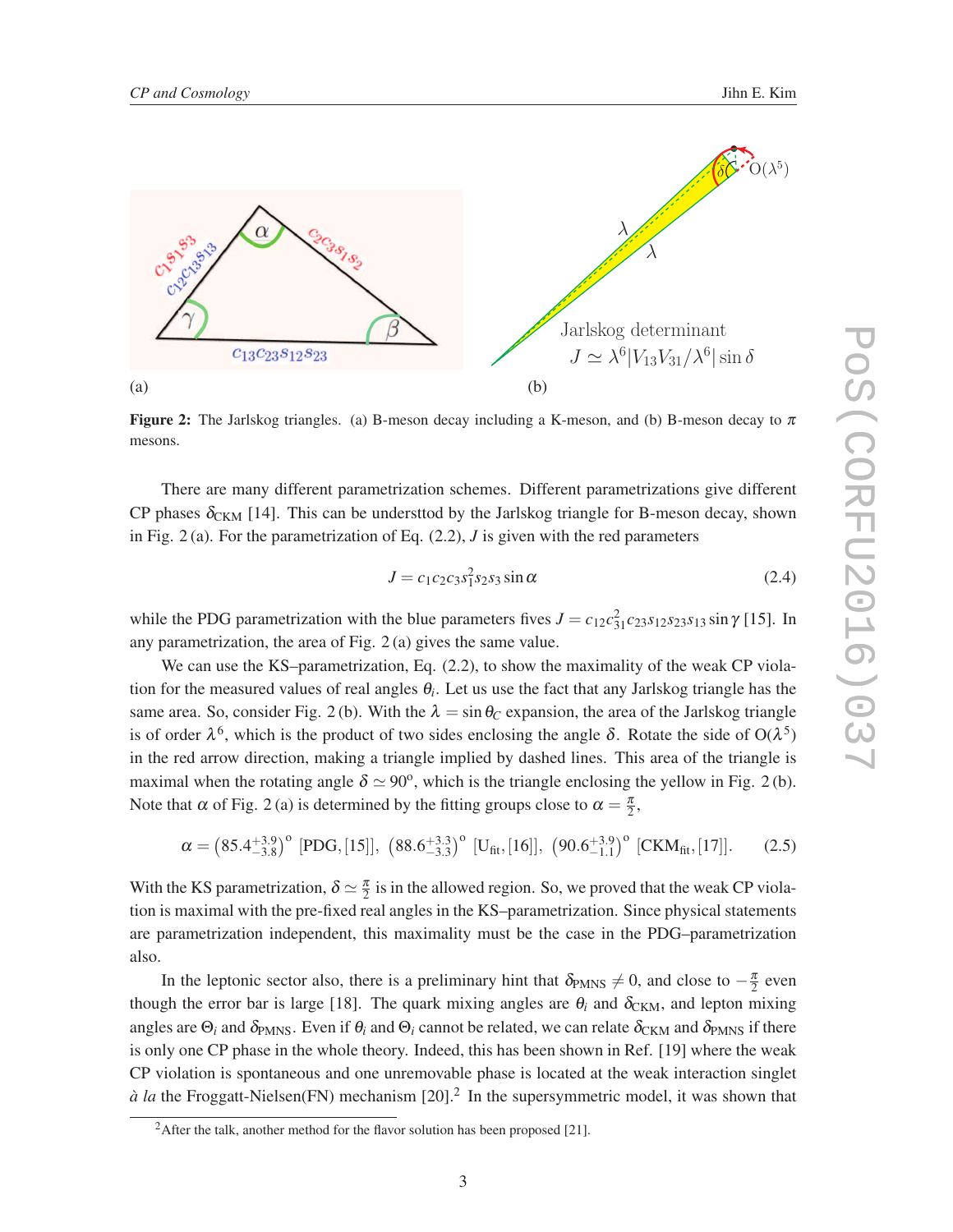

**Figure 3:** (a) CP violation by the insertion of  $\langle \pi^0, \eta' \rangle$ . The bullets in (b,c,d) are (a) of the CP violating interaction. (c) and (d) lead to an nEDM.

one phase in the ultra-violet completion gives [14]:  $\delta_{P MNS} = \pm \delta_{CKM}$ . Then, the Jarlskog triangles of the quark and lepton sectors will have one common phase.

In addition to the CKM and PMNS phases, there are Majorana and leptogenesis phases also. If there is only one phase in the ultra-violet completed theory, all of these must be expressed in terms of one phase. So, the Majorana phase determined at the intermediate scale and the leptogenesis phase can be also expressed in terms of this one phase, as shown in Ref. [22].

#### 3. The strong CP problem

Because of instanton solutions of QCD, there exists an effective interaction term containing the gluon anomaly:  $\theta\{GG\}$ . It is the flavor singlet and the source solving the U(1) problem of QCD by 't Hooft [23]. This gluon anomaly term is physical, but leads to

- The strong CP problem, "Why is the nEDM so small?" This leads to the three classes of natural solutions.
- The remaining 'natural solution' is "invisible" axion [24].

The three classes of solutions are (1) calculable models, (2) massless up quark, and (3) "invisible" axion. Calculable models is not separable from the discussion of the weak CP violation. If the CP violating coupling  $\overline{g_{\pi NN}}$  is present, the neutron electric dipole moment(nEDM) is calculated as (with the CP conserving  $g_{\pi NN}$  term),

$$
\frac{d_n}{e} = \frac{g_{\pi NN} \overline{g_{\pi NN}}}{4\pi^2 m_N} \ln\left(\frac{m_N}{m_\pi}\right). \tag{3.1}
$$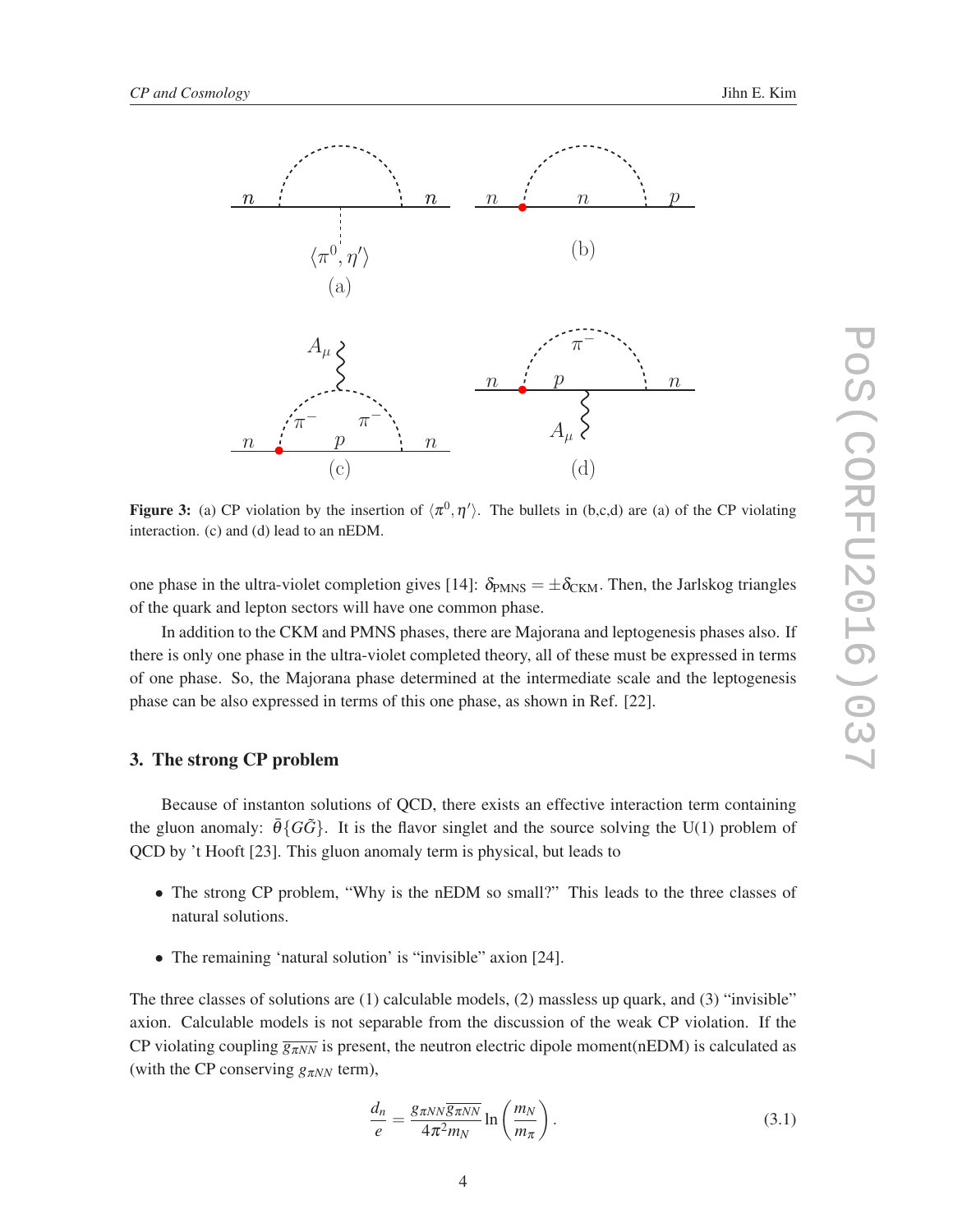

Figure 4:  $m_d$  vs.  $m_u$  [28].

Figure 3 (a) shows  $\overline{g_{\pi NN}}$ , and Figure 3 (c,d) give Eq. (3.1) [25]. If the  $\bar{\theta}$  term is present in QCD, then  $\pi^0$  can obtain a VEV. VEVs of  $\pi^0$  and  $\eta'$  break CP, and give  $|\overline{g_{\pi NN}}| \simeq \bar{\theta}/3$  [24]. The nonobservation of nEDM put a limit on  $|\bar{\theta}|$  as less than 10<sup>-10</sup>. For the class of calculable solutions, the so-called Nelson-Barr type weak CP violation is close to a solution [26, 27], but the limit  $10^{-10}$  is difficult to realize.

For the massless up-quark solution, it seems not favored by the measured current quark masses as shown in Fig. 4 [28].

This leads us to a brief historical introduction, eventually leading to the "invisible" axion [29, 30, 31]. Pre- "invisible" axion developments are the following.

At the time when the third quark family was not discovered, Weinberg tried to introduce the weak CP violation in the Higgs potential. Satisfying the Glashow-Weinberg condition that up-type quarks couple to  $H_u$  and down-type quarks couple to  $H_d$  [32], he introduced many Higgs doublets. Then, the weak CP violation introduced in the potential, with a discrete symmetry  $\phi_I \rightarrow -\phi_I$ ,

$$
V_{\rm W} = \frac{1}{2} \sum_{I} m_{I}^{2} \phi_{I}^{\dagger} \phi_{I} + \frac{1}{4} \sum_{IJ} \left\{ a_{IJ} \phi_{I}^{\dagger} \phi_{I} \phi_{J}^{\dagger} \phi_{J} + b_{IJ} \phi_{I}^{\dagger} \phi_{I} \phi_{J}^{\dagger} \phi_{J} + (c_{IJ} \phi_{I}^{\dagger} \phi_{I} \phi_{J}^{\dagger} \phi_{J} + \text{H.c.}) \right\}
$$
(3.2)

Weinberg's necessary condition for the existence of CP violation is non-zero *cIJ* terms [8]. If one removes the *cIJ* terms, Peccei and Quinn (PQ) noticed that there emerges a global symmetry which is now called the  $U(1)_{PQ}$  symmetry [33]. This is an example that keeping only a few terms among the discrete symmetry allowed terms in the potential produces a global symmetry.

With the PQ symmetry by removing the  $c_{ij}$  term in Eq. (3.2) [33], Weinberg and Wilczek at Ben Lee Memorial Conference noted the existence of a pseudoscalar, the PQWW axion [34], which was soon declared to be non-existent [35]. This has led to calculable models discussed in [36, 37, 38, 39, 40].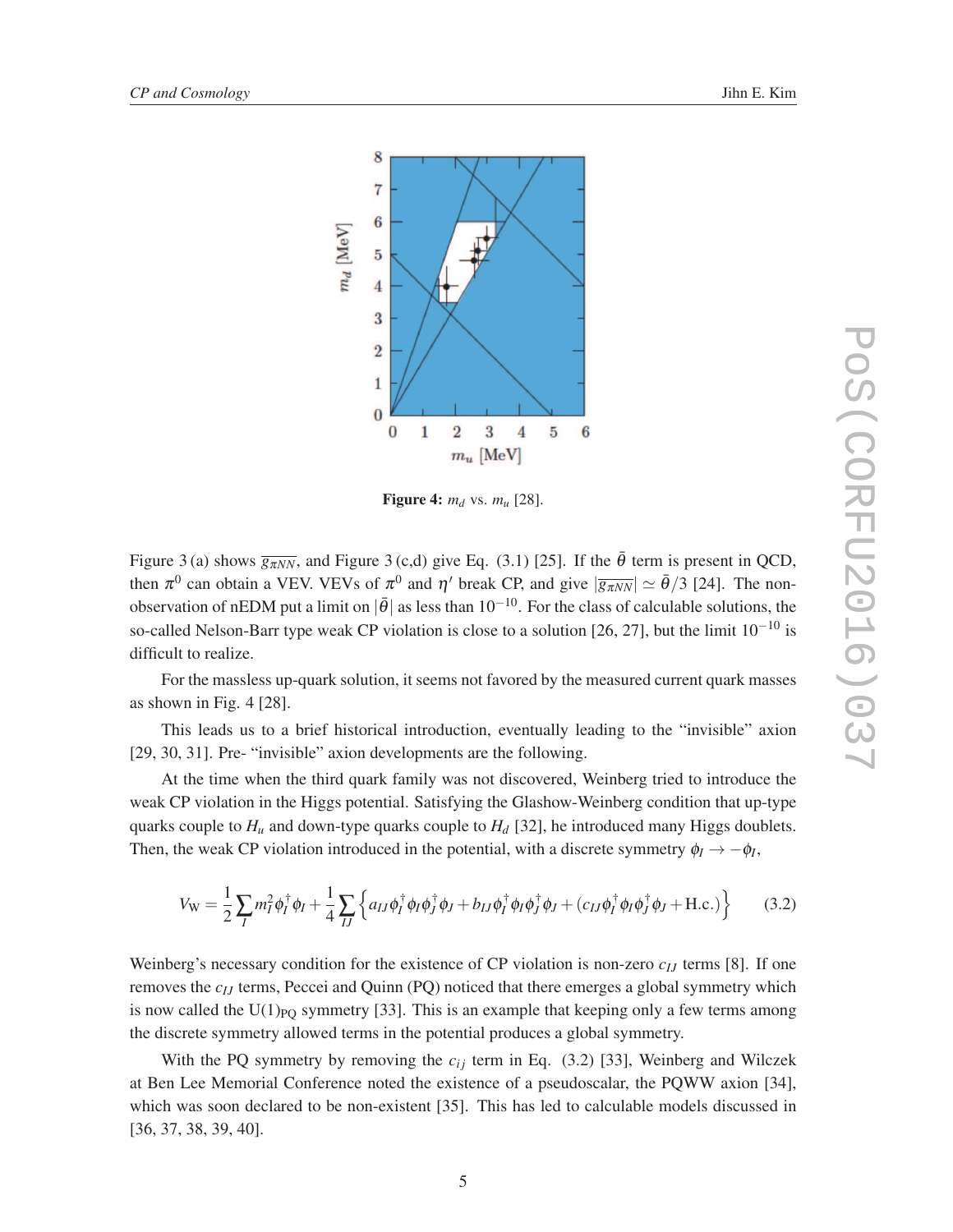| KSVZ: $Q_{\text{em}}$ | $c_{a\gamma\gamma}$ | DFSZ: $(q^c$ - $e_L$ ) pair<br><b>Higgs</b> | $c_{a\gamma\gamma}$ |
|-----------------------|---------------------|---------------------------------------------|---------------------|
| $\pm\frac{1}{3}$      |                     | non-SUSY $(d^c, e)$<br>$H_d$                | $rac{2}{3}$         |
| $\pm \frac{2}{3}$     | $rac{2}{2}$         | non-SUSY $(u^c, e)$<br>$H_u^*$              |                     |
| $\pm 1$               |                     | <b>GUTs</b>                                 | $rac{2}{3}$         |
| (m,m)                 |                     | <b>SUSY</b>                                 | $rac{2}{3}$         |

Table 1:  $c_{a\gamma\gamma}$  in the KSVZ and DFSZ models. For the *u* and *d* quark masses,  $m_u = 0.5 m_d$  is assumed for simplicity.  $(m, m)$  in the last row the KSVZ means *m* quarks of  $Q_{em} = \frac{2}{3}e$  and *m* quarks of  $Q_{em} = -\frac{1}{3}e$ . SUSY in the DFSZ includes contributions of color partners of Higgsinos. If we do not include the color partners, *i.e.* in the MSSM without heavy colored particles,  $c_{a\gamma\gamma} \simeq 0$  [45].

#### 4. The "invisible" axion

However, a good symmetry principle of Fig. 1 is so an attractive framework, the PQ symmetry is re-introduced by a SM singlet field [29], which has been named as "invisible" axion *a*. It was noted that the "invisible" axion was harmful in the evolution of the Universe [41], which has been later turned into a bonus after realizing that the CDM contribution was important in the evolution of the Universe [42].

"Invisible" can be made "visible" if one invents a clever cavity detector [43], which is used in many axion search labs now [44]. There have been the cosmic experiment and solar axion search experiments [46]. In Fig. 5, the current bounds on the "invisible" QCD axion search are shown.

An SU(2)xU(1) singlet housing the "invisible" axion gives the effective Lagrangian of *a* as

$$
\mathcal{L} = c_1 \frac{\partial_\mu a}{f_a} \sum_q \bar{q} \gamma^\mu \gamma_5 q - \sum_q (\bar{q}_L m q_R e^{ic_2 a/f_a} + \text{h.c.}) + \frac{c_3}{32\pi^2 f_a} a G_{\mu\nu} \tilde{G}^{\mu\nu} + \frac{c_{aWW}}{32\pi^2 f_a} a W_{\mu\nu} \tilde{W}^{\mu\nu} + \frac{c_{aYY}}{32\pi^2 f_a} a Y_{\mu\nu} \tilde{Y}^{\mu\nu} + \mathcal{L}_{\text{leptons}},
$$
\n(4.1)

where  $\tilde{G}^{\mu\nu}$ ,  $\tilde{W}^{\mu\nu}$ , and  $\tilde{Y}^{\mu\nu}$  are dual field strengths of gluon, *W*, and hypercharge fields, respectively.

It is a key question how the PQ symmetry is defined. These couplings arise from the following renormalizable couplings,

$$
\mathcal{L}_{\text{KSVZ}} = -f\overline{Q}_R Q_L + \text{h.c.},\tag{4.2}
$$

$$
V_{\text{DFSZ}} = -\mu_1^2 H_u^* H_u - \mu_2^2 H_d^* H_d + \lambda_1 (H_u^* H_u)^2 + \lambda_2 (H_d^* H_d)^2 + \sigma \text{ terms}
$$
\n
$$
(+MH_u H_d \sigma) + \lambda' H_u H_d \sigma^2 + \text{h.c.}
$$
\n(4.3)

In the KSVZ model, the heavy quark *Q* is introduced and the *f*-term Yukawa coupling is the definition of the PQ symmetry. In the DFSZ model, the  $\lambda'$ -term is the definition of the PQ symmetry. Note, however, that there must be a fine-tuning in the coefficient  $\lambda'$  such that  $v_{ew} \ll f_a$  [49]. The axion-photon-photon couplings are listed in Table 1.

The fine-tuning problem in the DFSZ model is resolved in the supersymmetric(SUSY) extension of the model. There is no renormalizable term of the singlet superfield  $\sigma$  with the SM fields.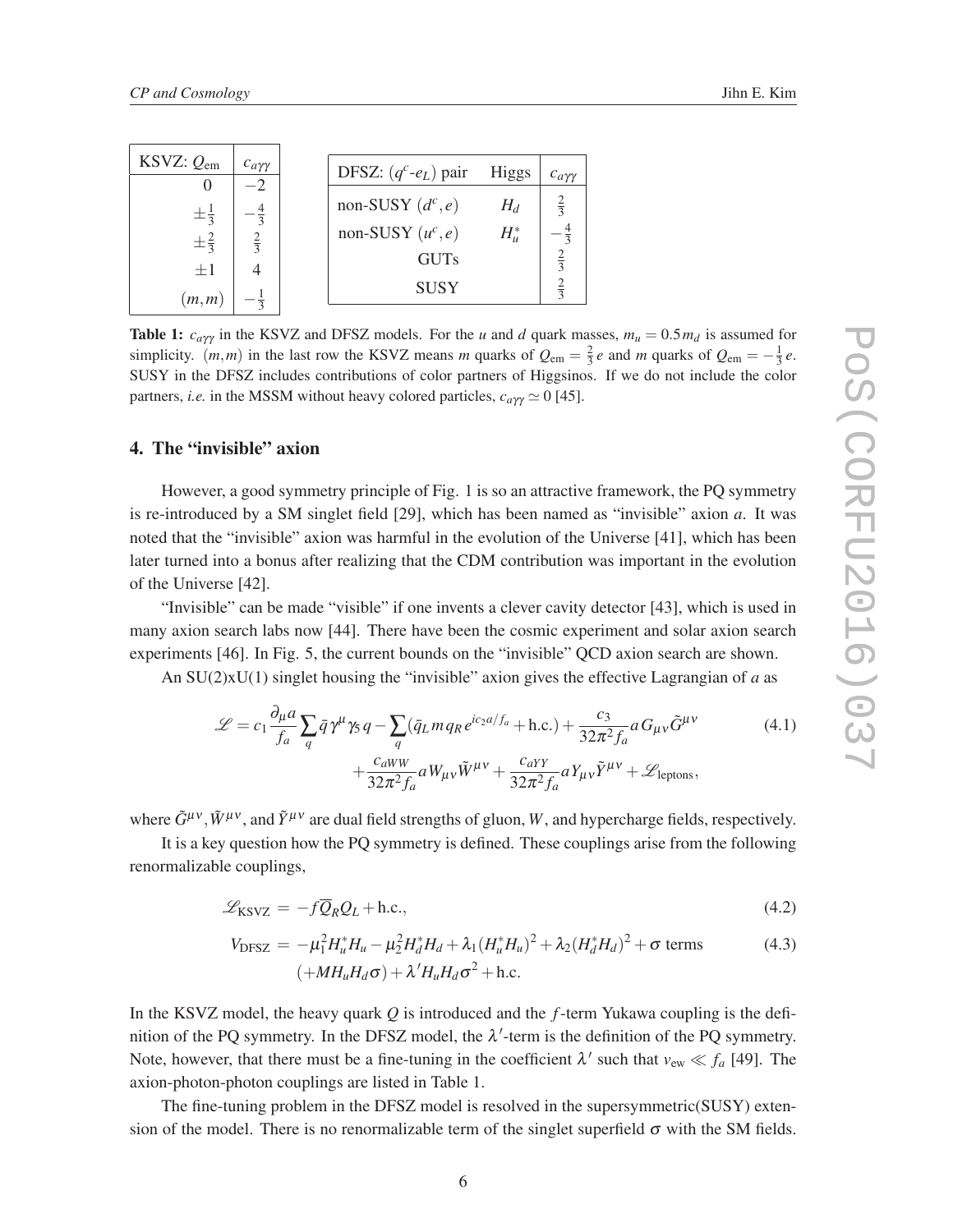

Figure 5: Axion detection bounds on the *ca*γγ vs. *m<sup>a</sup>* plane with regions for several model parameters [47]. The white square on the upper left corner is the MI-axion point [48].

The leading term is the so-called Kim-Nilles term [50],

$$
W_{\rm KN} = \frac{1}{M} H_u H_d \sigma^2, \qquad (4.4)
$$

where *M* is determined from a theory. It is shown in Table 1 as the SUSY *ca*γγ . In Table 1, *H<sup>d</sup>* and *H*<sup>∗</sup><sub>*u*</sub> imply that they give mass to *e*. GUTs and SUSY choose appropriate Higgs doublets and always give  $c_{a\gamma\gamma} = \frac{2}{3}$  $\frac{2}{3}$ .

In the discussion of "invisible" axion, gravity effects was considered to be crucial. It started with the wormhole effects in the Euclidian quantum gravity [51]. In fact, gravity equation with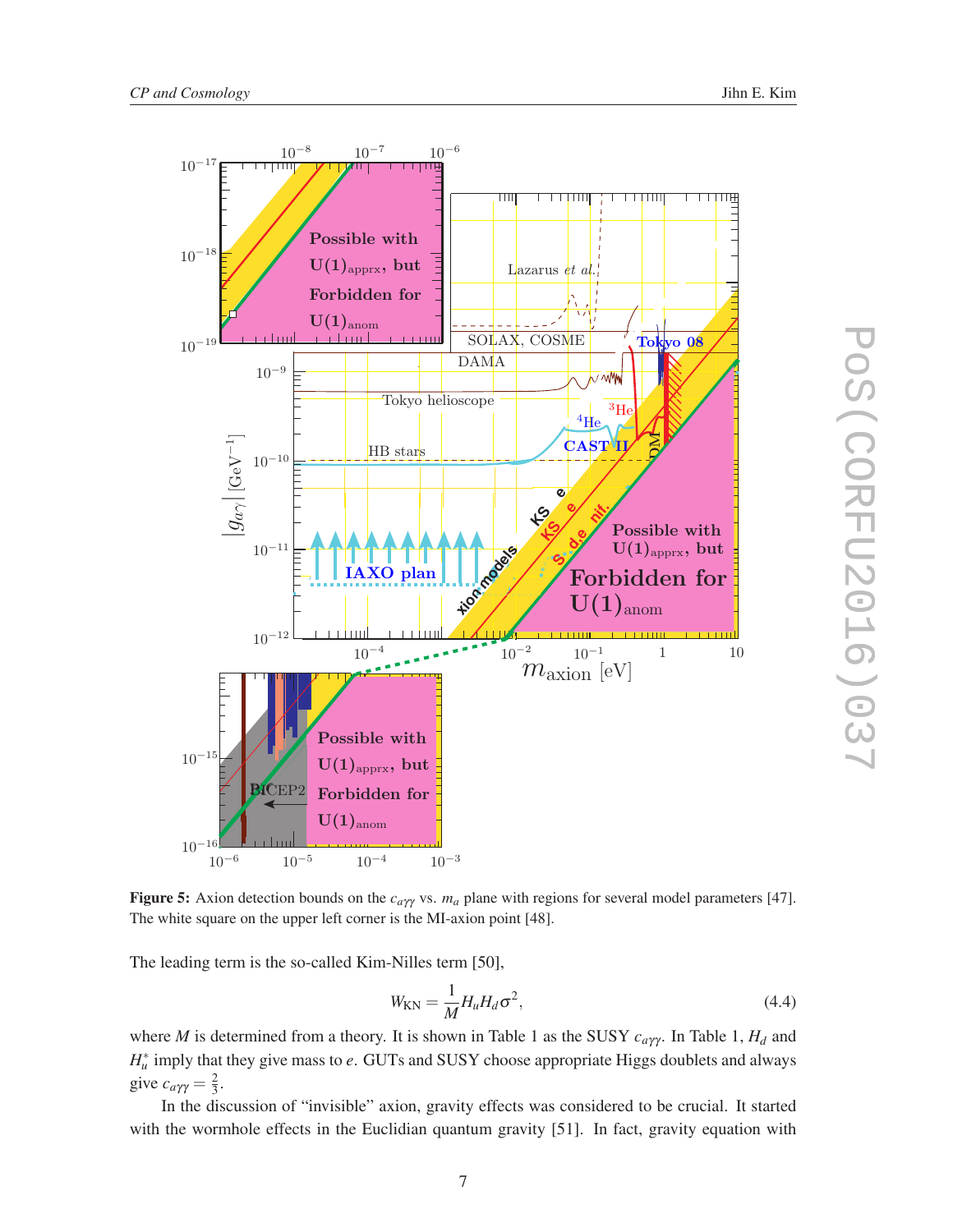

Figure 6: A wormhole connection to a shadow world.

the antisymmetric tensor field  $B_{\mu\nu}$  gives wormhole solutions [52]. This triggered the discrete symmetries allowable as subgroups of gauge groups  $[53]$ , and  $U(1)_{PQ}$  global symmetry needed for "invisible" axion was considered to be problematic [54]. It is euristically presented in Fig. 6 for a flow of gauge charges from an observer O to a shadow world S through a wormhole. If he disconnects *S*, he recovers all gauge charges and concludes that no gauge charge is lost. This is because gauge charges carry hairs of flux lines. Thus, O confirms that gauge symmetries are not broken by wormholes. But, global symmetries do not carry flux lines and quantum gravity does not allow global symmetries. Thus, "invisible" axion has the gravity spoil problem [54].

One may consider all terms allowed with some discrete symmetries, which is symbolized in the most left column of Fig. 7 (a). Discrete symmetries appear in most string compactification and the wormhole effects do not break these discrete symmetries. If only a few terms in all possible terms in *V* are considered as symbolized in the lavender color in Fig. 7, there may appear global symmetries. For example, we can keep terms except the  $c_{ij}$  terms in Eqs. (3.2), which led to the  $U(1)_{PQ}$  symmetry as discussed before. These global symmetries are approximate and broken by terms in the red parts in Fig. 7. The red part above the lavender symbolizes the terms in *V*. One large violation of a global symmetry was suggested for heavy axions or axizillas at the TeV scale [55]. The important one for "invisible" axion is the case of no ∆*V* as shown in Fig. 7 (b). Then, the minimum of the potential is at  $\bar{\theta} = 0$  [56]. If a term in  $\Delta V$  is present, it must be sufficiently small such that the "invisible" axion solution of the strong CP problem is intact. In any case, a PQ global symmetry can be obtained at least approximately from an ultra-violet completed theory.

The well-known global symmetric operators are the effective neutrino mass term in the Lagrangian (instead of *V*) for  $U(1)_L$  [57] and the Kim-Nilles term in SUSY for  $U(1)_{PQ}$ ,

$$
-\mathcal{L}_{\nu\text{mass}} = \frac{f_{ij}}{M} \ell_i \ell_j H_u H_u, \quad W_{\text{KN}} = \frac{1}{M} \sigma_1 \sigma_2 H_u H_d, \tag{4.5}
$$

where ℓ's are lepton doublets in the SM. Equations in (4.5) define the lepton number *L* and the PQ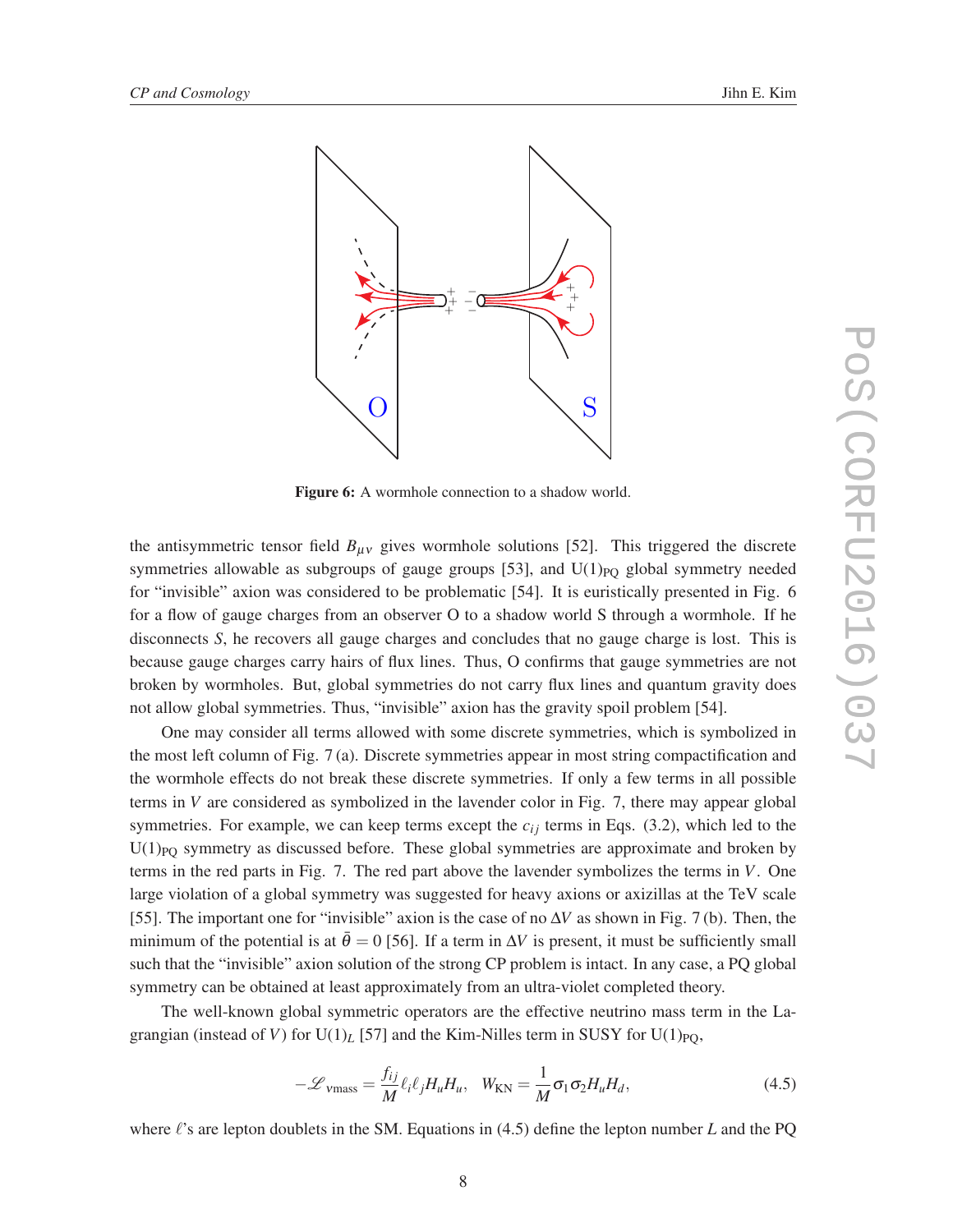quantum number *Q*,

 $\breve{\breve{\Delta}}$ 

æ

Axizilla

Gluon Anomaly

WAnom.

$$
L(\ell\ell) = 2, \quad L(H_u H_u) = -2,
$$
  
\n
$$
Q(\sigma_1 \sigma_2) = 2, \quad Q(H_u H_d) = -2.
$$
\n(4.6)

For masses of the SM neutrinos,  $\langle H_u H_u \rangle \neq 0$  is enough. The renormalizable interactions with right-handed neutrinos  $N_R$  leading to Eq. (4.6),  $\ell_L H_u N_R$ , are not needed for phenomenological neutrino masses at low energy. For the KN term also, renormalizable couplings,  $\sigma_1 H_u X_{\text{doublet}}$ ,  $\sigma_2 H_d X'_{\text{doublet}}, Q_L Q_R \sigma_1, \cdots$ , can give the term.

In this road toward detecting an "invisible" QCD axion, there has been a few theoretical development starting from an ultra-violet completed theory. The scale must be intermediate. The model-indepent(MI) superstring axion [58] is not suitable for this because the decay constant is about  $10^{16}$  GeV [59] which is the white square on the upper left corner in Fig. 5.

The question is, "is it possible to obtain exact global symmetries?"

From string compactification, there is one way to make the "invisible" QCD axion to be located at the intermediate scale starting with an exact global symmetry,

$$
10^9 \text{ GeV} \le f_a \le 10^{11.5} \text{ GeV}.
$$
 (4.7)

It starts from the appearance of an anomalous U(1) gauge symmetry in string compactification. In compactifying the  $E_8 \times E'_8$  heterotic string, there appears an anomalous  $U(1)_a$  gauge symmetry in many cases [61],

$$
E_8 \times E_8 \to U(1)_a \times \cdots \tag{4.8}
$$

Gluon Anomaly

Fluon Anoma

W Anom.

Thus, the anomalous  $U(1)_a$  is belonging to a gauge symmetry of  $E_8 \times E'_8$ . In the original  $E_8 \times E'_8$ heterotic string, there is also the MI-axion degree  $B_{\mu\nu}$ . The gauge boson corresponding to this



10−<sup>4</sup> [eV]

 $10^{-22}$  [eV]

 $10^{-33}$  [eV]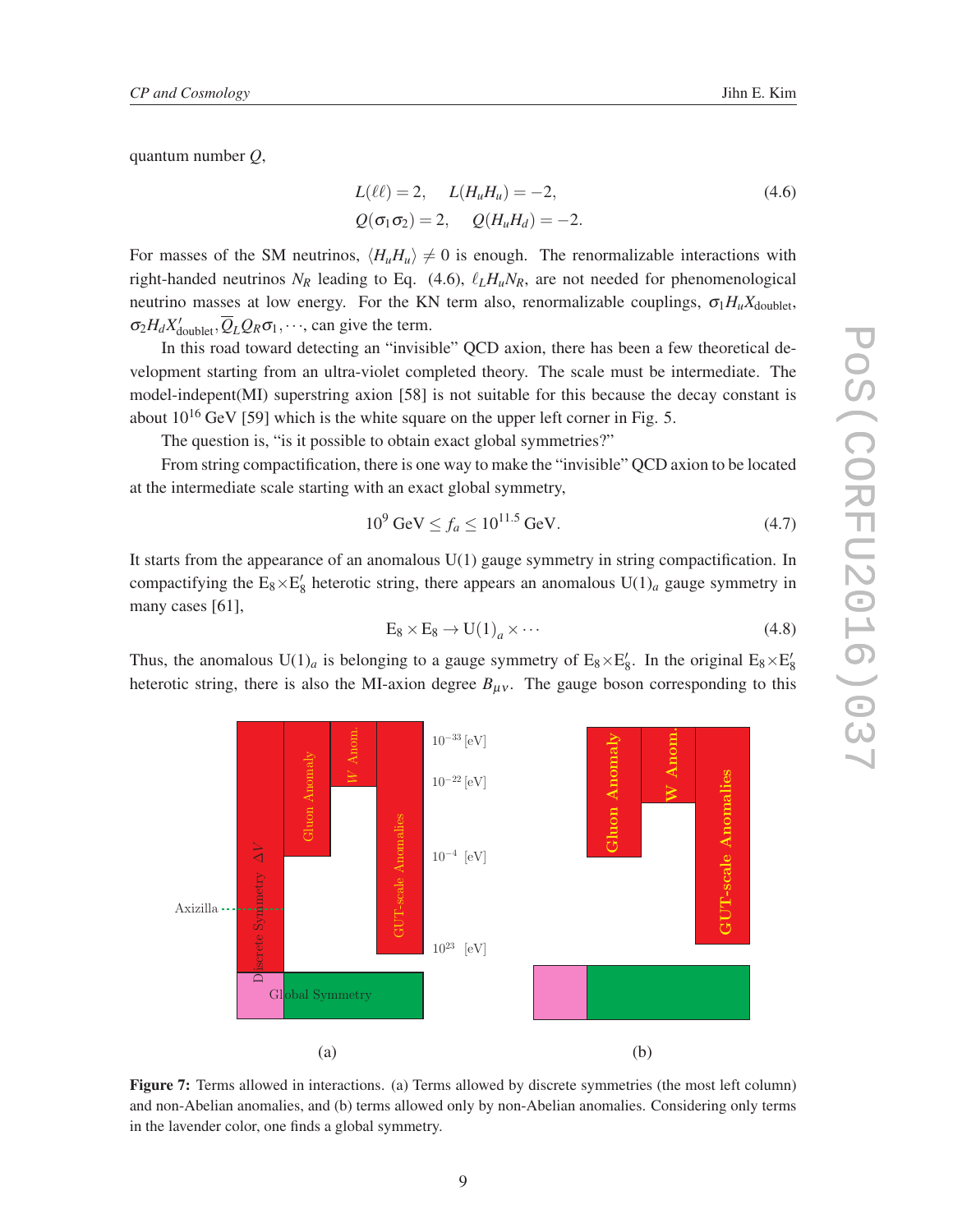| String:       | $c_{a\gamma\gamma}$ | Comments     |
|---------------|---------------------|--------------|
| Ref. [63]     |                     | Approximate  |
| Ref. [47, 48] |                     | Anom. $U(1)$ |

Table 2: String model prediction of  $c_{a\gamma\gamma}$ . In the last line,  $c_{a\gamma\gamma} = (1 - 2\sin^2 \theta_W)/\sin^2 \theta_W$  with  $m_u = 0.5 m_d$ .

anomalous  $U(1)_{\text{anom}}$  obtains mass by absorbing the MI-axion degree as its longitudinal degree. Therefore, the harmful MI-axion disappears, but not quite completely. Below the compactification scale of  $10^{17}$  GeV, there appears a global symmetry which works as the PQ symmetry. This PQ symmetry can be broken by a SM singlet Higgs scalar(s), producing the "invisible" axion. So, this "invisible" axion arises from an exact global symmetry  $U(1)_{\text{anom}}$ , and is free from the gravity spoil problem because its origin is gauge symmetry.

Within this string compactification scheme, the axion-photon-photon coupling has been calculated [62, 47, 48] and presented in Table 2.

#### 5. CP and cosmology

Consideration of CP in cosmological dark energy (DE), CDM, and ∆*B* can be realated CP symmetry and its violation. Quintessential axion [64], QCD axion, and Sakharov's conditions are related to CP. ∆*B* needs CP violation. In the Type-II leptogenesis, which will be given shortly, involves the weak CP violation.

The axion solution of the strong CP problem is a cosmological solution. QCD axions oscillate with the CP violating vacuum angle  $\bar{\theta}$ , but the average value is 0. If the axion vacuum starts from  $a/f_a = \theta_1 \neq 0$ , then the vacuum oscillates and this collective motion behaves like cold dark matter(CDM) as commented around Fig. 5 [65], for which a recent calculation energy density of coherent oscillation,  $\rho_a$ , is given in [66].

The axion vacuum is identified by the shift of axion field by  $2\pi N_{\text{DW}} f_a$ ,

$$
a \to a + 2\pi N_{\text{DW}} f_a. \tag{5.1}
$$

It is because the  $\bar{\theta}$  term has the periodicity  $2\pi$ ,

$$
\mathcal{L}_{\bar{\theta}} = -\frac{a}{32\pi^2 f_a} \int d^4x G^a_{\mu\nu} \tilde{G}^{a\mu\nu}, \ \ a = a + 2\pi f_a,\tag{5.2}
$$



**Figure 8:** The axion vacuum with  $N_{DW} = 3$ .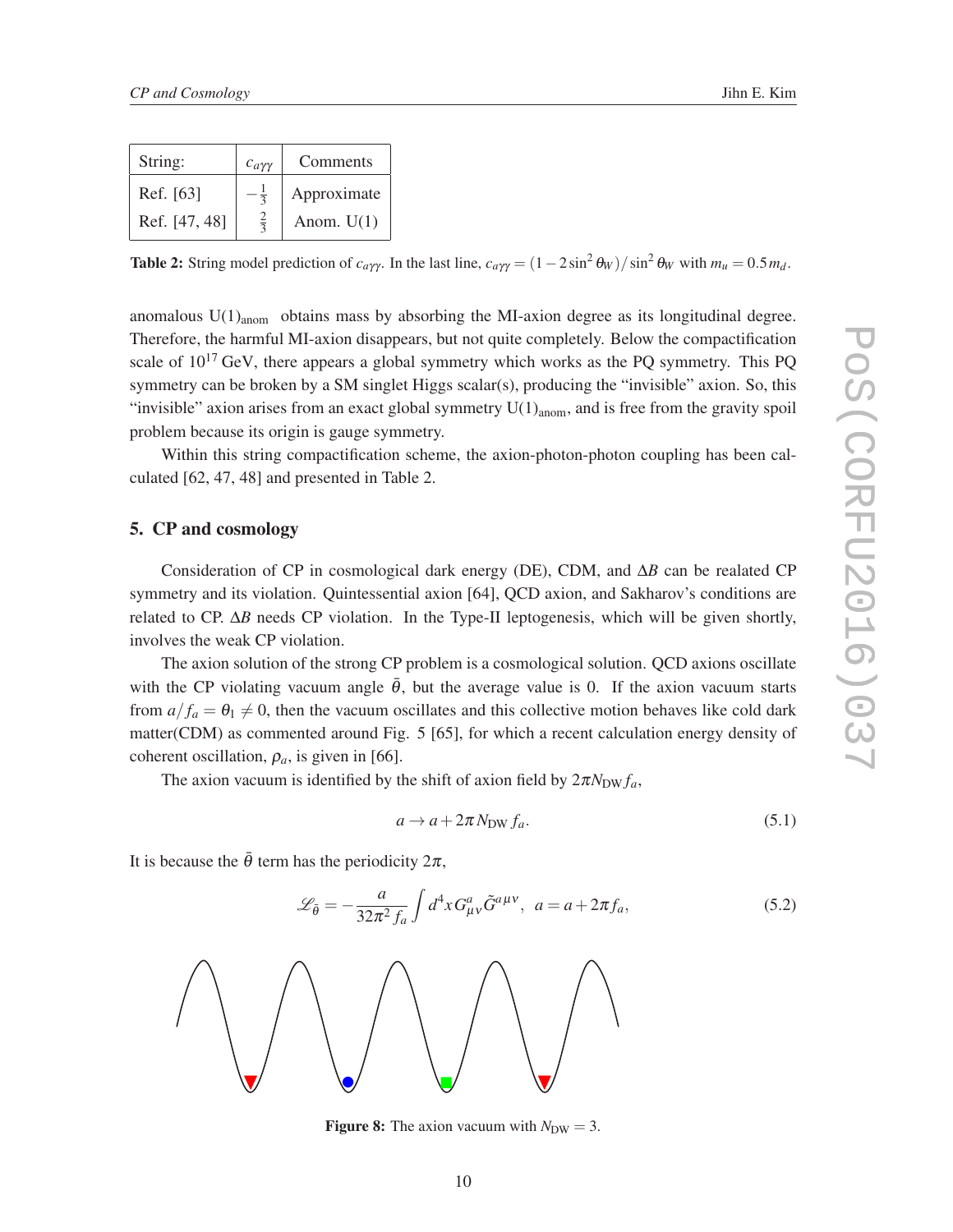

Figure 9: Domain walls in  $\mathbb{Z}_2$ . (a) Domain wall ball, and (b) a cosmological scale domain wall.

while matter fields  $\Phi$  may not have the periodicity of  $2\pi f_a$ , but only after  $2\pi N_{\text{DW}} f_a$ ,

$$
\Phi \to e^{i\bar{\theta}/N_{\text{DW}}}\Phi, \ \ \bar{\theta} = \frac{a}{f_a}.\tag{5.3}
$$

The axion vacuum with  $N_{\text{DW}} = 3$  is shown in Fig. 8, where the red triangle vacuum is returning to itsef after going over three maxima. Between different vacua, there are domain walls.

Topological defects of global  $U(1)_{global}$  produce an additional axion energy density by the decay of string-wall system, <sup>ρ</sup>*st*. Contribution of axionic string to energy density was known for a long time [67]. In addition, axionic domain walls carry huge energy density [68, 69]. Because of the difficulty of removing comological scale domain walls for  $N_{DW} \ge 2$  as sketched in Fig. 9, it was suggested that the axionic domain wall number should be 1 [69]. If  $N_{\text{DW}} = 1$ , the horizon scale walls can be annihilated as in Fig. 10 [68, 70]. A small wall bounded by string collides with a horizon scale wall (a), and eats up the wall with the light velocity (b), eventually annihilating the horizon scale string-wall system (c).

Computer simulations use axion models with  $N_{\text{DW}} = 1$ . Three groups have calculated these which vary from  $O(1)$  to  $O(100)$ ,

Florida group: 
$$
O(1)[71]
$$
,

\nCambridge group:  $O(100)[72]$ ,

\nTokyo group:  $O(10)[73]$ .

\n(5.4)

A recent calculation for  $N_{\text{DW}} = 1$  models has been given  $\rho_{st} \sim O(10) \rho_a$  [74].

Therefore, it is important to realize axion models with  $N_{DW} = 1$ . The KSVZ axion model with one heavy quark achieves  $N_{\text{DW}} = 1$ . There are two other methods. One is identifying different vacua modulo the center number of the GUT gauge group [75]. Another important one is obtaining  $N_{\text{DW}} = 1$  by the Goldstone boson direction [76, 60], which is shown in Fig. 11. There are two degrees for the shifts,  $N_1$  and  $N_2$  directions. For the torus of  $N_1 = 3$  and  $N_2 = 2$  models, seemingly there are 6 vacua represended by red bullets in Fig. 11. The Goldstone boson directions are shown as arrow lines and torus identifications are shown as dashed arrows. So, all six vacua are connected by one way or the other, and the  $N_1 = 3$  and  $N_2 = 2$  model gives  $N_{DW} = 1$ . One always obtain  $N_{\text{DW}} = 1$  if  $N_1$  and  $N_2$  are relatively prime. The reason that the "invisible" axion from U(1)<sub>anom</sub> has  $N_{\text{DW}} = 1$  is because  $N_{\text{from }E_8 \times E'_8} = \text{large integer but } N_{\text{MI axion}} = 1$  [77, 60], and  $N_{\text{from }E_8 \times E'_8}$  and *N*<sub>MI</sub> <sub>axion</sub> are relatively prime.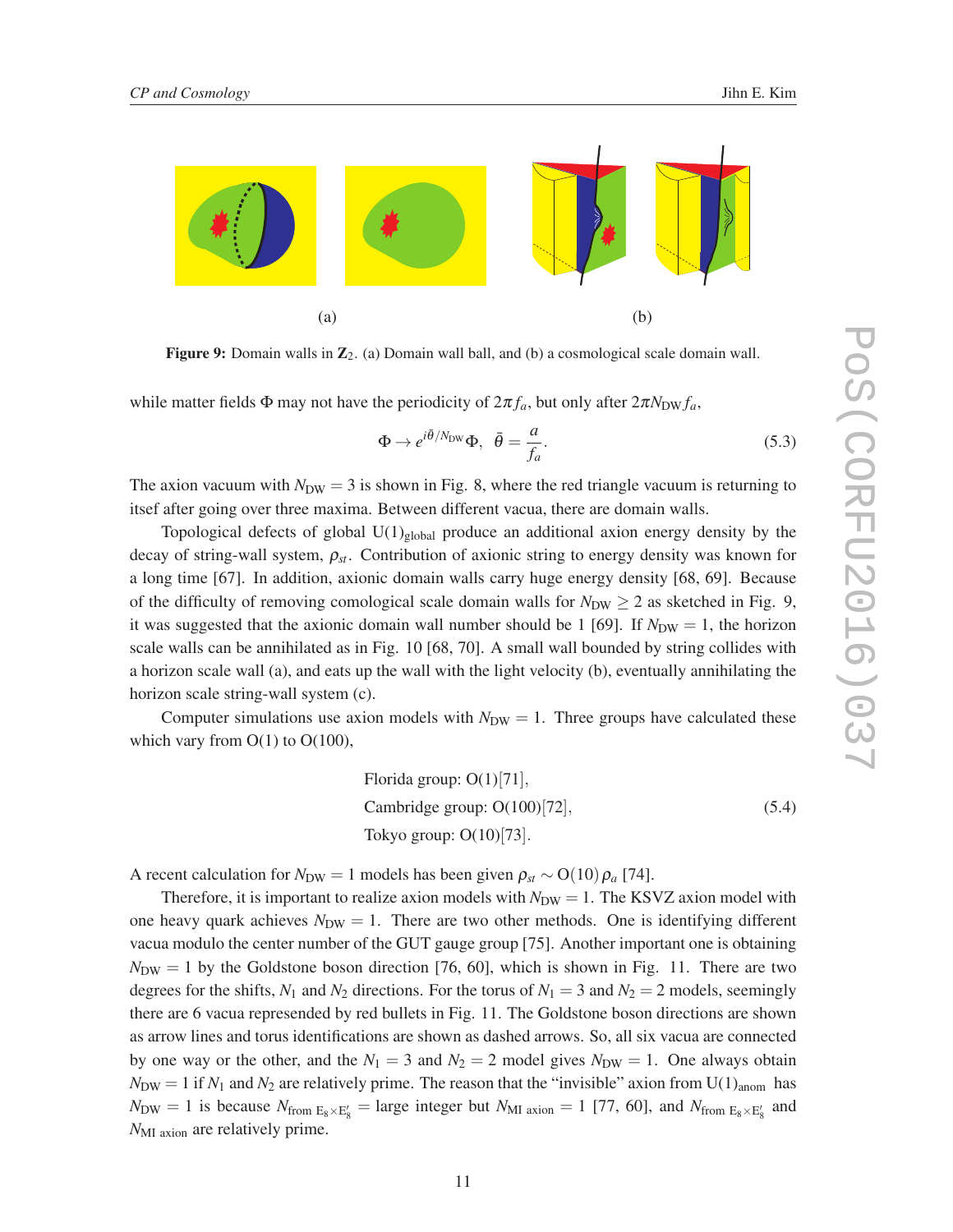

**Figure 10:** Domain walls in  $N_{DW} = 1$ . (a) A DW ball is approaching to a horizon scale DW, (b) the DW ball is punching the huge wall and expands with the light velocity, and (c) it eats up the huge wall [70].



Figure 11: Vacua identification by Goldstone boson direction.

There is another cosmological solution that the axionic string-wall system created at *f<sup>a</sup>* is allevated by another confining force at high temperature [78]. The instantons of this force, acting below *fa*, can generate an axion potential that erases the axion strings long before QCD effects become important, preventing QCD-generated axion walls from ever appearing.

Axionic string contribution is important if strings are created after PQ symmetry breaking. On the other hand, with a high scale inflation this string contribution to energy density is important, as shown in Eq.  $(5.4)$ . There can be a more important constraint if a large  $r(=tensor/scalar ratio)$ is observed. Two groups reported this constraint [79] after the BICEP2 report [80]. Probably, this is the most significant impact of BICEP2 result on  $N_{DW} = 1$  axion physics. The region is marked around  $m_a \sim 71 \,\mu\text{eV}$  in Fig. 5.

#### 6. Type-II leptogenesis

The mere 5 % of the energy pie, mainly atoms composed of baryons of the Universe, belongs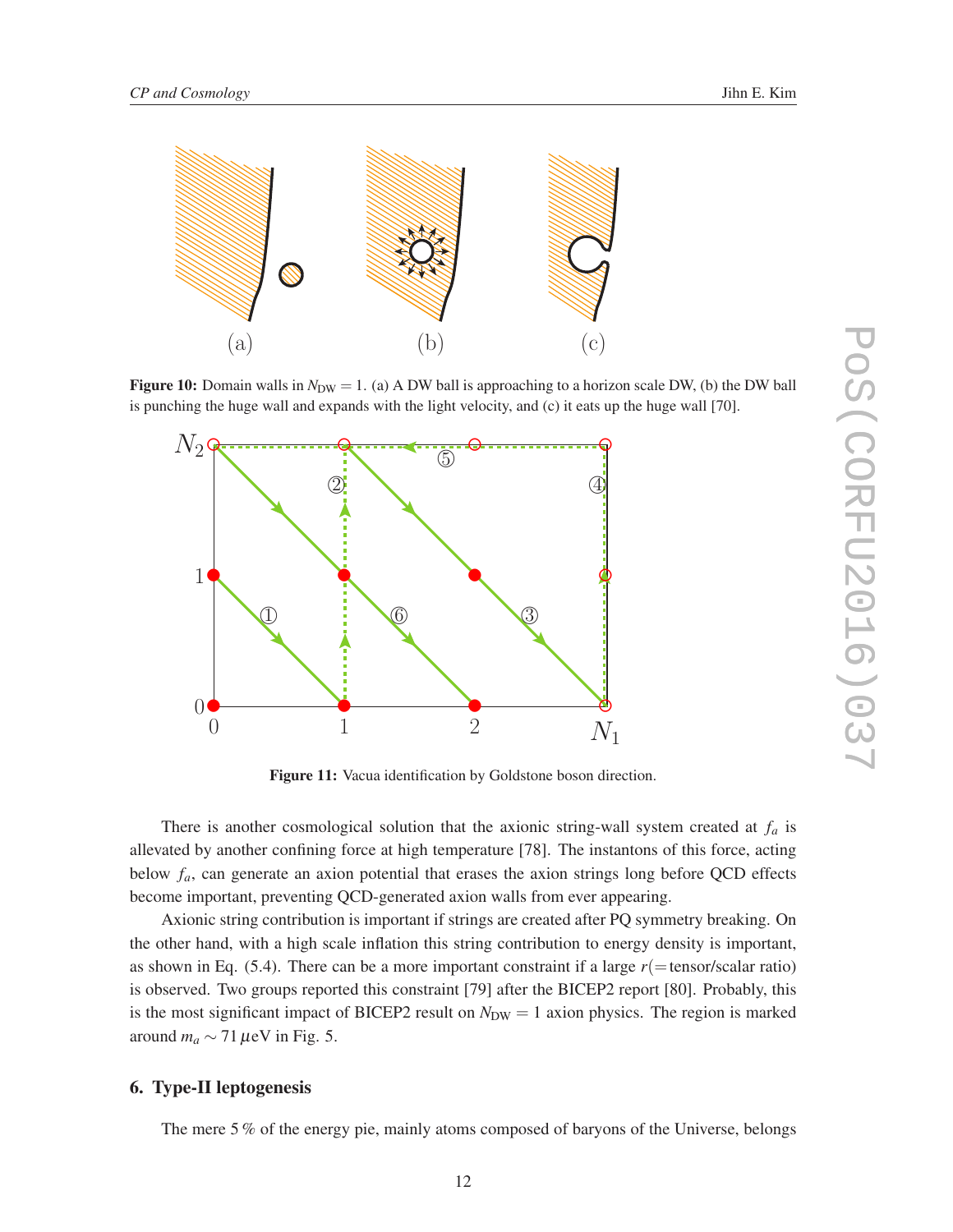to the problem on the chiral representations of quarks in the GUT scheme [2, 81, 4]. In cosmology, it belongs to Sakharov's three conditions [82],

- *B* number (or global quantum number) violation,
- CP and C violation,
- Out of thermal equilibrium.

For the last condition, we just make sure that the process proceeds in non-equilibrium conditions. Usually, heavy particle decays proceed out of thermal equilibrium. The first one is the existence of baryon number violating interaction implied in GUTs, and the second condition is on the CP and C violation.

Sphaleron processes at the electroweak scale changes baryon (*B*) and lepton(*L*) numbers but do not change the combination (*B*−*L*). If the sphaleron processes are 100 % effective in converting these global quantum numbers, a net baryon number is  $\Delta B|_{\text{after sphaleron}} \propto (B - L)$ . Thus, SU(5) GUT is problematic because it conserves *B*−*L* and cannot generate (*B*−*L*) by the SU(5) processes. So, if one tries to use GUTs, choose one which violates *B*−*L* such as in the SO(10) GUT.

But, a simple way is to work in the SM,  $SU(3)\times SU(2)\times U(1)$ , and introduce SM singlet fermions *N* which are called neutrinos. These *N* particles are considered to be heavy. This issue is the first condition on the global quantum number. If the SM singlets are present, there always appear neutrino masses, which implies that *L* is broken. In defining the lepton number *L*, let us remember the Weinberg operator for neutrino masses [57, 83],

$$
\mathcal{L}_{\text{vmass}} = \frac{f_{ij}}{M} \ell_i \ell_j H_u H_u \tag{6.1}
$$

where  $\ell$  are left-handed lepton doublets, and gauge invariant indices are implied. *M* is an effective mass in the non-renormalizable operator. The lepton number is defined with the left-handed SM doublets  $\ell_L$ ( $\Rightarrow$   $v_{e,\mu,\tau}$ ) carrying  $L = +1$ . Non-zero neutrino masses break *L*. So, as far as  $\langle H_u \rangle = 0$ , neutrinos do not obtain mass by the above operator. Therefore, *L* can be properly defined below the scale of  $\langle H_u \rangle \neq 0$ . One may argue that there is also  $H_d$ , which is exactly the reason that  $H_u$ can carry a global quantum number, because both  $H_u$  and  $H_d$  can together define a gauge charge *Y* and a global charge *L*. Two ℓ's carry +2. However, who cares about renormalizable terms very importantly at low energy? In cosmology, however, it is important. In cosmology, lepton number of  $H_u$  is defined by

**Type-I:**  $L(H_uH_u) = 0$ , **Type-II:**  $L(H_uH_u) = -2$ .

The quantum numbers of Type-I [84] and Type-II [22] leptogeneses are suggested by the following renormalizable term, and the quantum numbers of *L*,

- $\ell_L$   $H_u$   $N_L$  (6.2)
- Type I: +1, 0, –1 (6.3)
- Type II : +1, –1, 0 (6.4)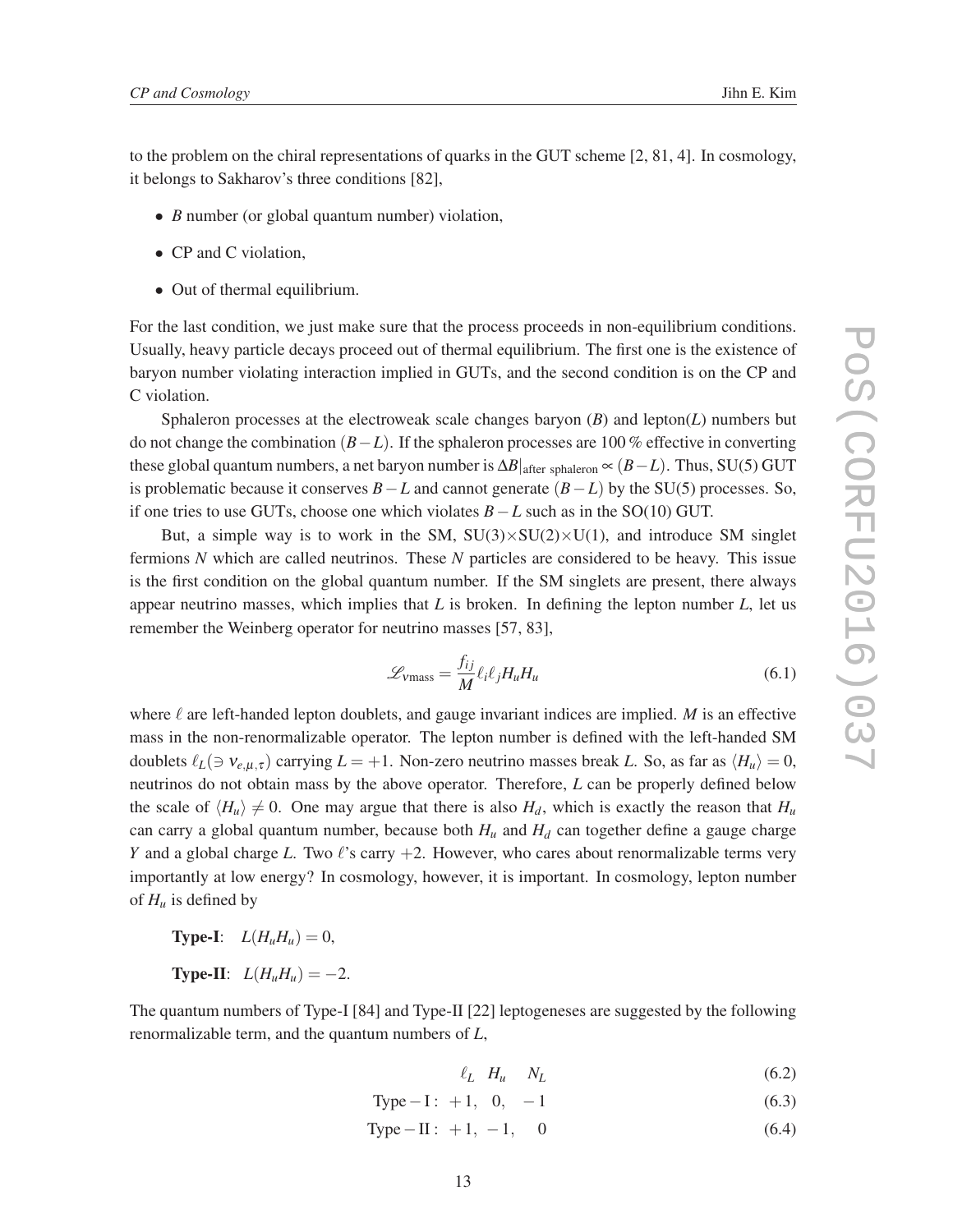

Figure 12: The Feynman diagrams interfering in the *N* decay: (a) the lowest order diagram in Type-II, (b) the *W* exchange diagram, (c) the wave function renormalization diagram, and (d) the heavy neutral lepton exchange diagram. There exist similar  $\mathcal N$ -decay diagrams. In all figures, the final leptons can be both charged leptons and neutrinos. The lepton number violations are inserted with blue bullets and phases are inserted at red bullets. (a) and (b) interfere. (c) and (d) give a vanishing contribution in  $N_0$  domination with one complex VEV.

The early idea was to define a right(left)-handed *N* with lepton number  $L = +1(-1)$  [84]. In fact, the definition of lepton number, related to neutrino masses, is a combination of defining the lepton number of the up-type Higgs doublets together with that of *N*.

'Type-II leptogenesis' is proposed under a different definition on *L* from that of Type-I and the electroweak symmetry breaking at high temperature. There exists a finite region of parameter space in the multi-Higgs model that the electroweak symmetry is broken at high temperature [85]. In SUSY, the electroweak symmetry breaking at high temperature is more probable since the temperature dependent terms in *V* are SUSY breaking terms.

In Fig. 12, we present diagrams appearing in Type-I and Type-II leptogeneses. The SM Higgs doublet is *h*, and an inert Higgs doublet is *H*. (e), (c), and (d) give Type-I where both the *L* violation and CP violation appear in blue bullets. In Type-I, CP violation is introduced at the mass term of *N*, needing at least two *N*'s for the interference of Figs. 3 (e), (c), and (d). So, if there is a hierarchy of masses such as  $m_{N_0}/m_{N_1} \ll 1$ , then the lepton asymmetry is suppressed by that factor.

In Fig. 12, (a) and (b) give Type-II, and CP violation is introduced by the PMNS matrix. Thus, we must have *W* boson is not massless, *i.e.*  $SU(2)\times U(1)$  symmetry is broken at the high temperature. Indeed, such possibility has been suggested long time ago [85]. One can define the *lepton number L* as shown in Table 3. In Type-II, we detail the lepton numbers in Table 4. Here, we need an inert Higgs doublet  $H_u$  carrying  $L = -2$  and singlet leptons N carrying  $L = +1$ . Here,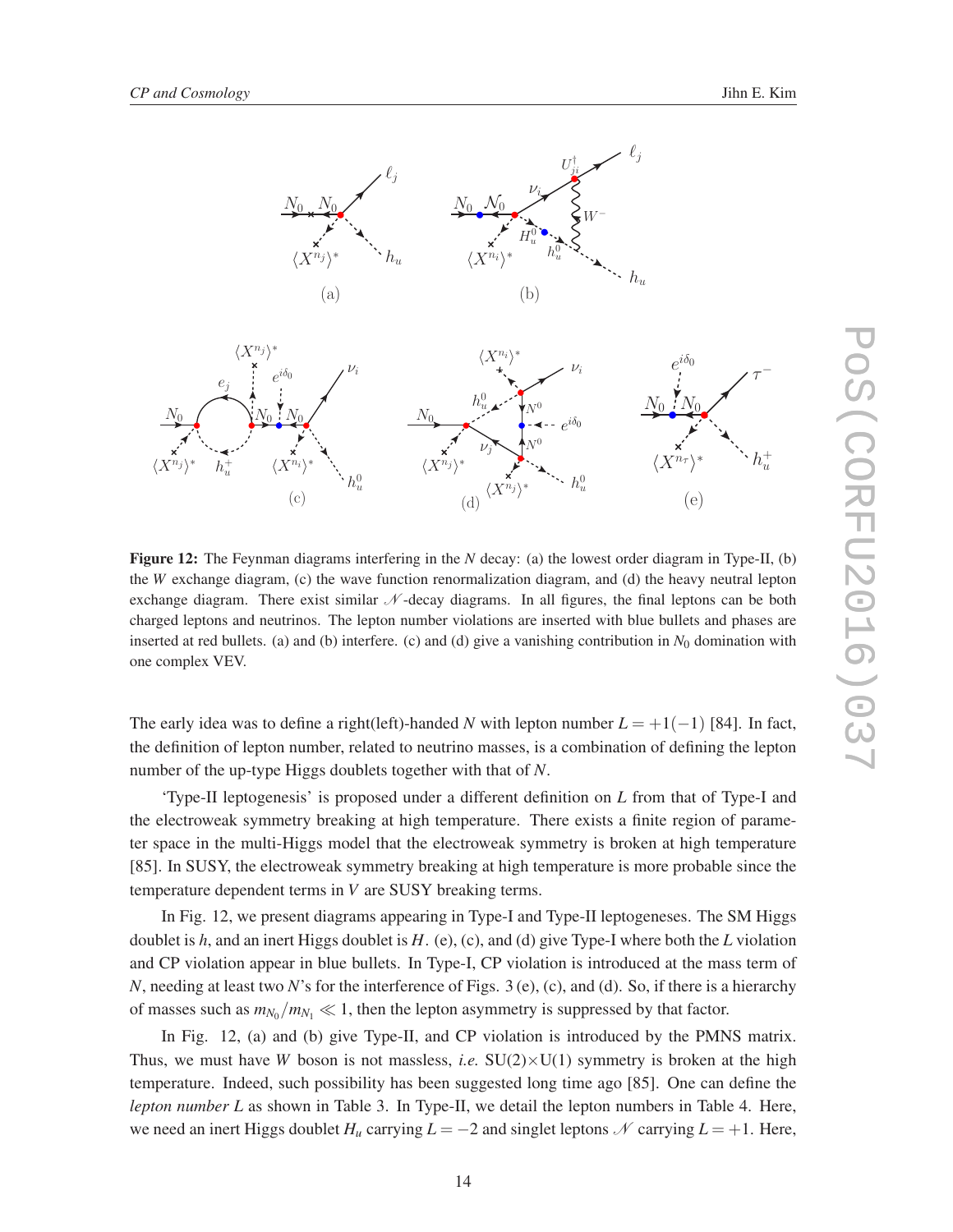|                      | $h_u(H_u)$ |  |
|----------------------|------------|--|
| Type-I leptogenesis  |            |  |
| Type-II leptogenesis | $-1(-2)$   |  |

Table 3: Definition of lepton numbers, in Type-I and Type-II leptogeneses.

|                          | Н., | Ħл | $h_{\mu}$                             |  |
|--------------------------|-----|----|---------------------------------------|--|
| Type-II leptogen. $ $ +1 |     |    | — L                                   |  |
| <b>VFV</b>               |     |    | inert inert $v_{ew} s_{\beta} \times$ |  |

Table 4: Definition of lepton numbers in Type-II leptogeneses. We introduced an inert Higgs *H<sup>u</sup>* carrying *L* = −2 with zero VEV and singlet leptons  $N$  carrying  $L = +1$ .

the lepton number violation appears in blue bullets and the CP violation appears in red bullets. Anyway, the fields  $H_{u,d}$  and  $\mathcal N$  introduced at high energy scale are not visible at low energy scale. We introduce interactions

$$
N_0 \ell_L h_u, \ \mathcal{N}_0 \ell_L H_u, \ N_0 N_0, \ H_u H_d, \cdots \tag{6.5}
$$

$$
h_u^* H_u, N_0 \mathcal{N}_0, \mathcal{N}_0 \mathcal{N}_0, \cdots \tag{6.6}
$$

where the first line conserves *L* and the second line violates *L*.

Within this framework, we calculated the lepton asymmetry which turned out to be consistent with the fact that in these diagrams the lepton violation is on the left side of the cut diagram as discussed in [86]. The lepton asymmetry we obtain is a form,

$$
\varepsilon_L^{N_0}(W) \qquad \qquad \approx \frac{\alpha_{\rm em}}{2\sqrt{2}\sin^2\theta_W} \frac{\Delta m_h^2}{m_0^2} \tag{6.7}
$$

$$
\sum_{i,j} \mathcal{A}_{ij} \sin[(\pm n_P + n' - n_i + n_j)\delta_X], \tag{6.8}
$$

where  $\mathcal{A}_{ij}$  are given by Yukawa couplings,  $n_P$ ,  $n'$ ,  $n_i$ ,  $n_j$  are integers, and we assumed that only one phase  $\delta_X$  appears in the full theory. Two independent  $n'$  are Majorana phases multiplied to the PMNS matrix. Using the sphaleron calculation of [87], we obtain

$$
\frac{\Gamma_{\rm sph}^{\rm broken}}{T^3 H(T)} = \kappa \alpha_W^4 \left(\frac{4\pi k}{g_W}\right)^7 e^{-1.52k \frac{4\pi}{g_W}} \sqrt{\frac{90}{\pi^2 g_*}} \frac{M_P}{T} \ge 1, \tag{6.9}
$$

leading to the constraint

$$
C_2 C_3 \sin \delta_c + C_1 S_2 S_3 \sin(\delta_c + \delta_{PMNS}) \simeq 2.4 \times 10^{-2},
$$
\n(6.10)

where  $\delta_c$  is a Majorana neutrino phase. So, there is an enough parameter space to allow an acceptable ∆*L*.

#### 7. Conclusion

My talk is centered around CP symmetry/violation and its cosmological effects. A few emphases were: (1) the Jarlskog determinant *J* is  $\left|\text{Im }V_{31}V_{22}V_{13}\right|$  in the KS form, (2) it is shown that the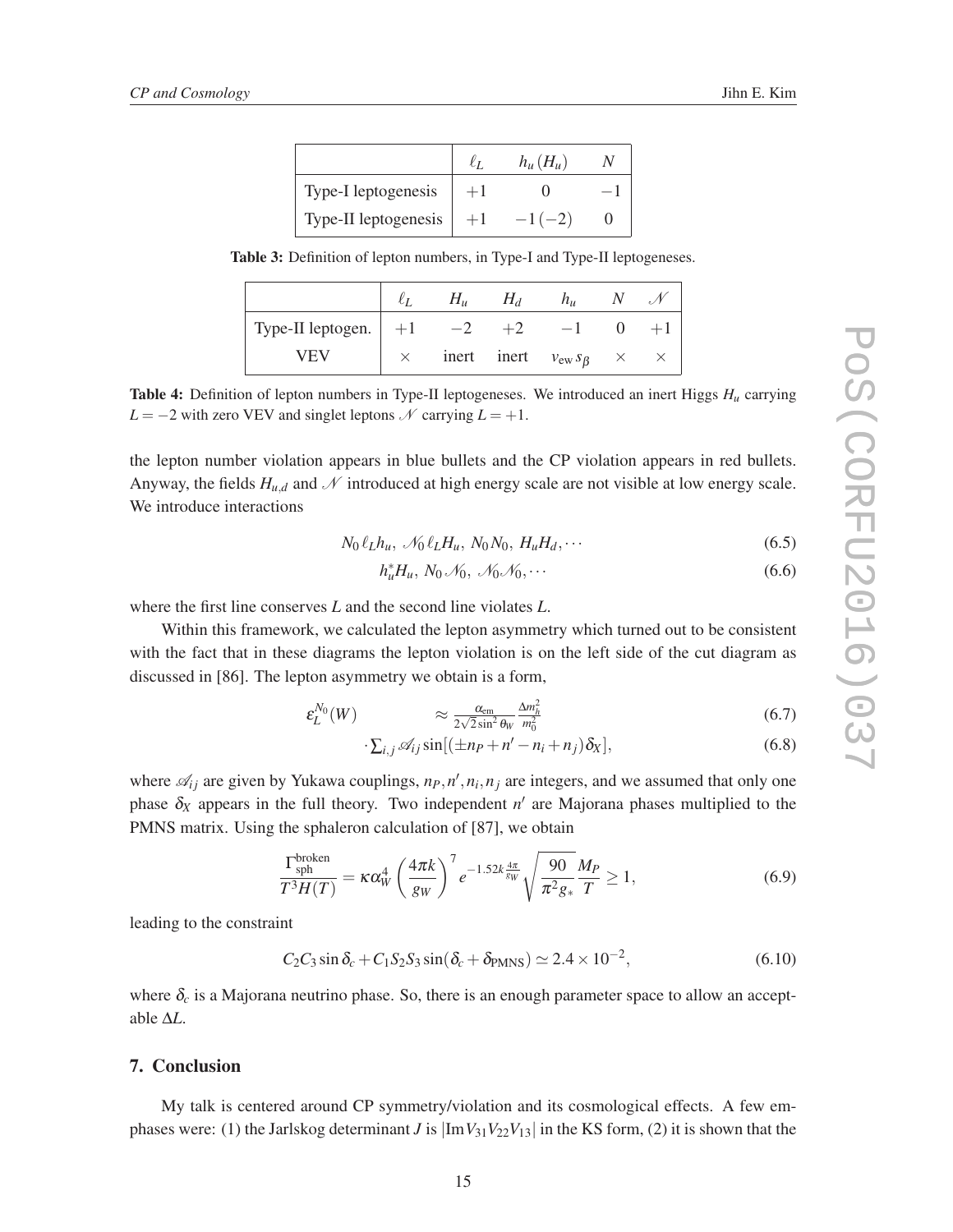Jarlskog determinant *J* is almost maximum with the current determination of quark (real) mixing angles, (3) why we need "invisible" axions for a solution of strong CP problem, (4) we commented some cosmological problems, (5) the "invisible" axion from an exact  $U(1)_{global}$  with  $N_{DW} = 1$  is possible if it arises from  $U(1)_{\text{anom}}$  in string compactification, and (6) we discussed also the recent idea of Type-II leptogenesis.

Note added. After the talk, there appeared some relevant papers [21, 88, 89].

#### References

- [1] D.J. Gross, *Perspectives on string theory*, talk presented at PASCOS 2016, Quy N'hon, June 10-16, 2016.
- [2] H. Georgi, *Towards a grand unified theory of flavor*, Nucl. Phys. B 156 (1979) 126 [doi: 10.1016/0550-3213(79)90497-8].
- [3] J.E. Kim, *Model of flavor unity*, Phys. Rev. Lett. 45 (1980) 1916 [doi: 10.1103/PhysRevLett.45.1916].
- [4] J. E. Kim, *Toward unity of families: anti-SU(7) from* Z(12−*I*) *orbifold compactification*, JHEP 1506 (2015) 114 [arXiv: 1503.03104].
- [5] A. Domencico, At this Workshop, 1 Sep. 2016.
- [6] M. Kobayashi and T. Maskawa, *CP violation in the renormalizable theory of weak interaction*, Prog. Theor. Phys. 49 (1973) 652 [doi: 10.1143/PTP.49.652].
- [7] R.N. Mohapatra, *Renormalizable model of weak and electromagnetic interactions with CP violation*, Phys. Rev. D 6 (1972) 2023 [doi: 10.1103/PhysRevD.6.2023].
- [8] S. Weinberg, *Gauge theory of CP violation*, Phys. Rev. Lett. 37 (1976) 657 [doi:10.1103/PhysRevLett.37.657].
- [9] L. Wolfenstein, *Violation of CP invariance and the possibility of very weak interactions*, Phys. Rev. Lett. 13 (1964) 562 [doi:10.1103/PhysRevLett.13.562].
- [10] N. Cabibbo, *Unitary symmetry and leptonic decays*, Phys. Rev. Lett. 10 (1963) 531 [doi:10.1103/PhysRevLett.10.531].
- [11] B. Pontecorvo, *Mesonium and anti-mesonium*, Soviet Phys. JETP 6 (1957) 429 [Zh. Eksp. Teor. Fiz. 33, 549 (1957)]; Z. Maki, M. Nakagawa, and S. Sakata, *Remarks on the unified model of elementary particles*, prth288701962 [doi:10.1143/PTP.28.870].
- [12] C. Jarlskog, *Commutator of the quark mass matrices in the standard electroweak model and a measure of maximal CP violation*, Phys. Rev. Lett. 55 (1985) 1039 [doi: 10.1103/PhysRevLett.55.1039].
- [13] J. E. Kim and M-S. Seo, *Parametrization of the CKM matrix*, Phys. Rev. D 84 (2011) 037303 [arXiv:1105.3304[hep-ph]], and references therein.
- [14] J. E. Kim and S. Nam, *Unifying CP violations of quark and lepton sectors*, Euro. Phys. J. C 75 (2015) 619 [arXiv:1506.08491v4 [hep-ph]], and [arXiv:1506.08491v2].
- [15] A. Ceccucci, Z. Ligeti, and Y. Sakai, *The CKM quark mixing matrix*, in K.A. Olive *et al.*(Particle Data Group), Chin. Phys. C38 (2014) 090001.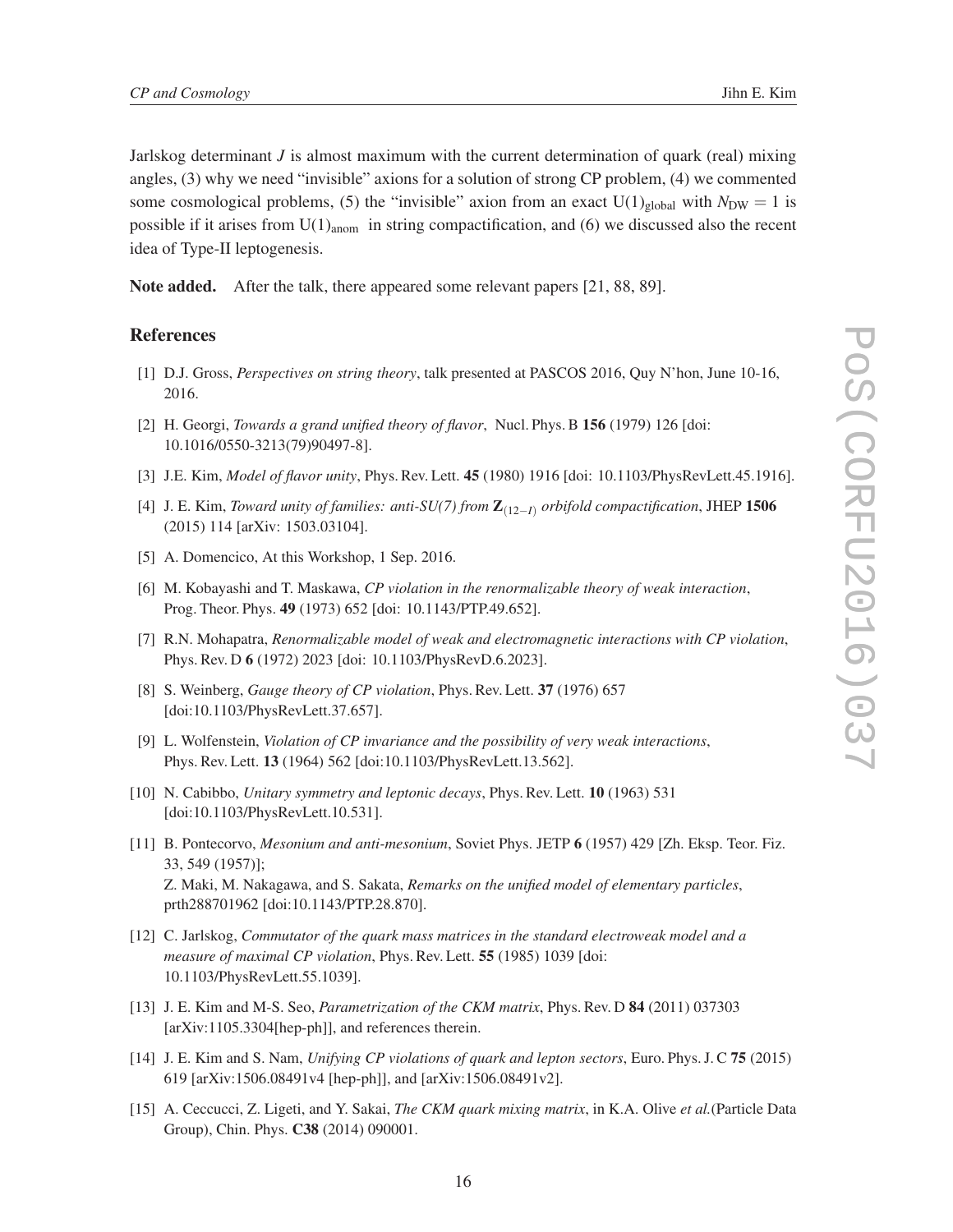- [16] N. Harnew, *Measuring the unitarity triangle with LHCb*, Talk presented at Corfu Summer School and Workshop on Standard Model and Beyond, Corfu, Greece, Sep. 3, 2016.
- [17] A. Pich, *Flavor physics*, Lecture presented at Corfu Summer School and Workshop on Standard Model and Beyond, Corfu, Greece, Sep. 2, 2016.
- [18] S.V. Cao, *Recent neutrino oscillation results from T2K*, Talk presented at PASCOS 2016, Quy N'hon, June 10-16, 2016.
- [19] J. E. Kim, *The CKM matrix with maximal CP violation from*  $\mathbb{Z}_{12}$  *symmetry*, Phys. Lett. B 704 (2011) 360 [arXiv:1109.0995[hep-ph]].
- [20] C.D. Froggatt and H.B. Nielsen, *Hierarchy of quark masses, Cabibbo angles and CP violation*, Nucl. Phys. B 147 (1979) 277 [doi: 10.1016/0550-3213(79)90316-X].
- [21] J.E. Kim, B. Kyae, and S. Nam, *The anomalous U(1) global symmetry and flavors from an*  $SU(5)\times SU(5)'$  *GUT in*  $\mathbb{Z}_{12-1}$  *orbifold compactification*, [arXiv:1703.05345 [hep-ph]].
- [22] L. Covi, J. E. Kim, B. Kyae, and S. Nam, *Leptogenesis with high-scale electroweak symmetry breaking and an extended Higgs sector*, Phys. Rev. D 94 (2016) 065004 [arXiv:1601.00411 [hep-ph]].
- [23] G. 't Hooft, *How instantons solve the U(1) problem*, Phys. Rep. 142 (1986) 357 [doi: 10.1016/0370-1573(86)90117-1].
- [24] For my recent reviews, see, J.E. Kim, *CP-conservation in QCD and why only "nvisible" axions work*, Talk presented at 12th PATRAS Conference, Jeju Island, Korea, 20-24 June 2016 [arXiv: 1608.07256 [hep-ph]].
- [25] R.J. Crewther, P. Di Vecchia, G. Veneziano, and E. Witten, *Chiral estimate of the electric dipole moment of the neutron in quantum chromodynamics*, Phys. Lett. B 88 (1979) 123 [ 91 (1980) 487 (E)] [doi: 10.1016/0370-2693(80)91025-4, 10.1016/0370-2693(79)90128-X].
- [26] A.E. Nelson, *Naturally weak CP violation*, Phys. Lett. B 136 (1984) 387 [doi:10.1016/0370-2693(84)92025-2].
- [27] S.M. Barr, *Solving the strong CP problem without the Peccei-Quinn symmetry*, Phys. Rev. Lett. 53 (1984) 329 [doi:10.1103/PhysRevLett.53.329].
- [28] A.V. Manohar and C.T. Sachrajda, *Quark masses*, in PDG book [K.A. Olive *et al.*(Particle Data Group), Chin. Phys. C38 (2014) 090001(URL: http://pdg.lbl.gov)].
- [29] J.E. Kim, *Weak interaction singlet and strong CP invariance*, Phys. Rev. Lett. 43 (1979) 103 [doi: 10.1103/PhysRevLett.43.103].
- [30] M.A. Shifman, V.I. Vainshtein, V.I. Zakharov, *Can confinement ensure natural CP invariance of strong interactions?*, Nucl. Phys. B 166 (1980) 493 [doi:10.1016/0550-3213(80)90209-6].
- [31] M. Dine, W. Fischler and M. Srednicki, *A simple solution to the strong CP problem with a harmless axion*, Phys. Lett. B 104 (1981) 199 [doi:10.1016/0370-2693(81)90590-6]; A. P. Zhitnitsky, *On possible suppression of the axion hadron interactions (in Russian)*, Sov. J. Nucl. Phys. 31, 260 (1980), Yad. Fiz. 31 (1980) 497.
- [32] S.L. Glashow and S. Weinberg, *Natural conservation laws for neutral currents*, Phys. Rev. D 15 (1977) 1958 [doi: 10.1103/PhysRevD.15.1958].
- [33] R.D. Peccei and H.R. Quinn, *CP conservation in the presence of instantons*, Phys. Rev. Lett. 38 (1977) 1440 [doi: 10.1103/PhysRevLett.38.1440].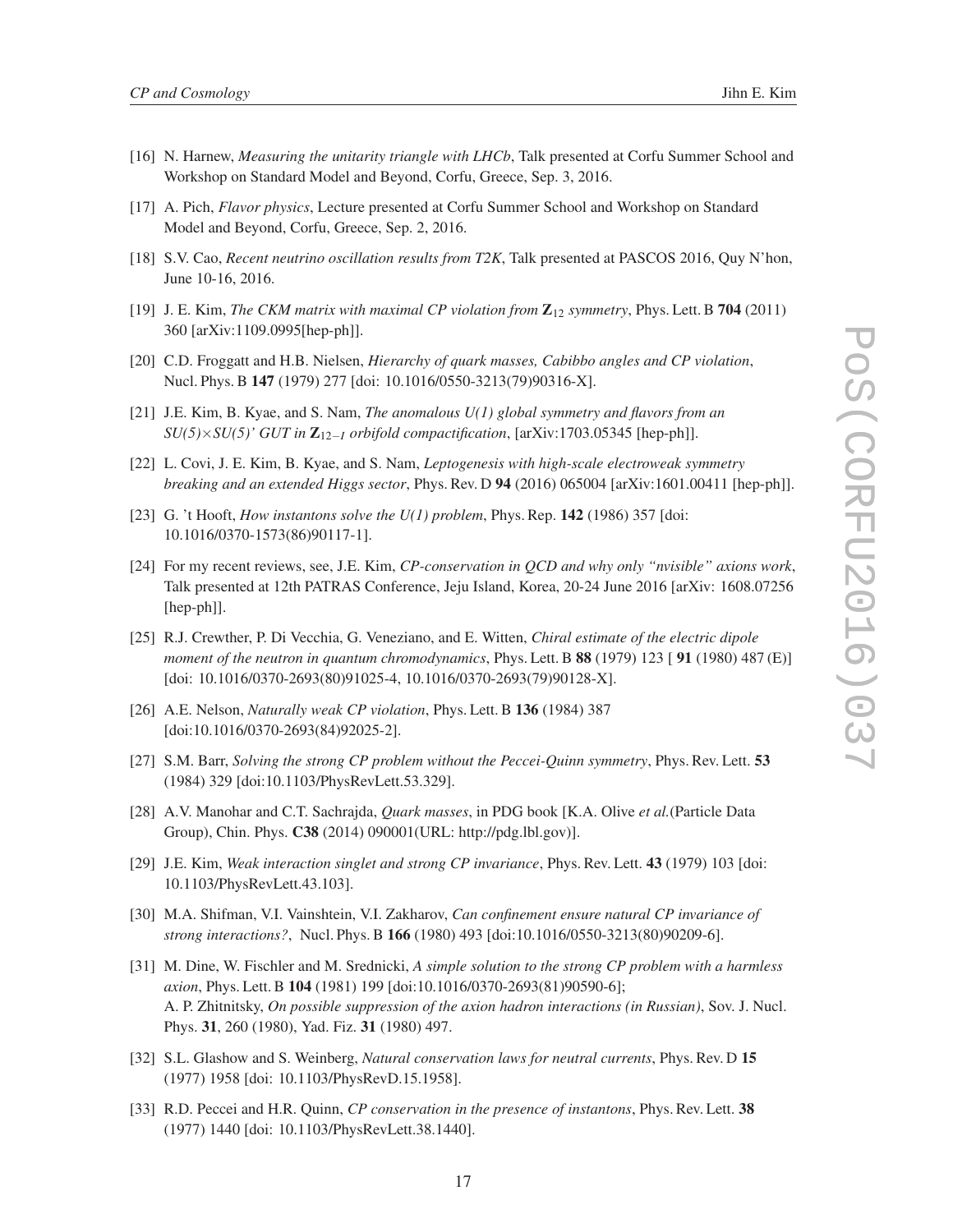- [34] F. Wilczek, *Some problems in gauge field theories*, in "Proc. Unification of Elementary Forces and Gauge Theories: Ben Lee Memorial International Conference on Parity Nonconservation Weak Neutral Currents and Gauge Theories," FNAL, Batavia, IL, 20-22 Oct 1977, ed. D.B. Cline and F.E. Mills (Hardwood Academic Press, London, 1978) p.607; S. Weinberg, *Conference summary*, *ibid.* p727-756.
- [35] R.D. Peccei, *A short review on axions*, in Proc. "19th ICHEP, Tokyo, 23-30 Aug 1978," ed. S. Homma, M. Kawaguchi, and H. Miyazawa (Physical Society of Japan, Tokyo, 1978) p.385-388.
- [36] M.A.B. Beg and H-S. Tsao, *Strong P, T noninvariances in a superweak theory*, Phys. Rev. Lett. 41 (1978) 278 [doi:10.1103/PhysRevLett.41.278].
- [37] H. Georgi, *A model of soft CP violation*, Hadronic J. 1 (1978) 155.
- [38] R.N. Mohapatra and G. Senjanovic, *Natural suppression of strong P and T noninvariance*, Phys. Lett. B 79 (1978) 283 [doi:10.1016/0370-2693(78)90243-5].
- [39] G. Segre and H.A. Weldon, *Natural suppression of strong P and T violations and calculable mixing angles in SU(2)*×*U(1)*, Phys. Rev. Lett. 42 (1979) 1191 [doi:10.1103/PhysRevLett.42.1191].
- [40] S.M. Barr and P. Langacker, *A superweak gauge theory of CP violation*, Phys. Rev. Lett. 42 (1979) 1654 [doi:10.1103/PhysRevLett.42.1654].
- [41] J. Preskill, M. B. Wise, and F. Wilczek, *Cosmology of the invisible axion*, Phys. Lett. B 120 (1983) 127. [doi: 10.1016/0370-2693(83)90637-8]; L. F. Abbott and P. Sikivie, *A cosmological bound on the invisible axion*, Phys. Lett. B 120 (133) 1983 [doi: 10.1016/0370-2693(83)90638-X]; M. Dine and W. Fischler, *The not so harmless axion*, Phys. Lett. B 120 (1983) 137 [doi: 10.1016/0370-2693(83)90639-1].
- [42] G.R. Blumenthal, S.M. Faber, J.R. Primack, and M.J. Rees, *Formation of galaxies and large scale structure with cold dark matter*, Nature 311 (1984) 517 [doi: 10.1038/311517a0].
- [43] P. Sikivie, *Experimental tests of the "invisible" axion*, Phys. Rev. Lett. 51 (1983) 1415 and *ibid.* 52 (1984) 695 (E) [doi:10.1103/PhysRevLett.51.1415].
- [44] ADMX, Seattle, U.S.A., and detecters at CAPP, Daejeon, Korea.
- [45] K.J. Bae pointed out this tiny value.
- [46] Y. Semertzidis *et al.*, *Limits on the production of light Scalar and pseudoscalar particles*, Phys. Rev. Lett. 64 (1990) 2988 [doi:10.1103/PhysRevLett.64.2988]; C. Hagmann, P. Sikivie, N.S. Sullivan, and D.B. Tanner, *Results from a search for cosmic axions*, Phys. Rev. D 42 (1990) 1297 [doi:10.1103/PhysRevD.42.1297]; S.J. Asztalos *et al.*(ADMX Collaboration), *A SQUID-based microwave cavity search for dark-matter axions*, Phys. Rev. Lett. 104 (2010) 041301 [arXiv:0910.5914 [astro-ph.CO]]; S. Aune *et al.*(CAST Collaboration), *CAST search for sub-eV mass solar axions with* <sup>3</sup>*He buffer gas CAST Collaboration*, Phys. Rev. Lett. 107 (2011) 261302 arXiv:1106.3919 [hep-ex]].
- [47] J.E. Kim, *Calculation of axion-photon-photon coupling in string theory*, Phys. Lett. B 735 (2014) 95 [ arXiv:1405.6175 [hep-ph]].
- [48] J.E. Kim and S. Nam, *Couplings between QCD axion and photon from string compactification*, Phys. Lett. B 759 (2016) 149 [arXiv:1603.02145 [hep-ph]].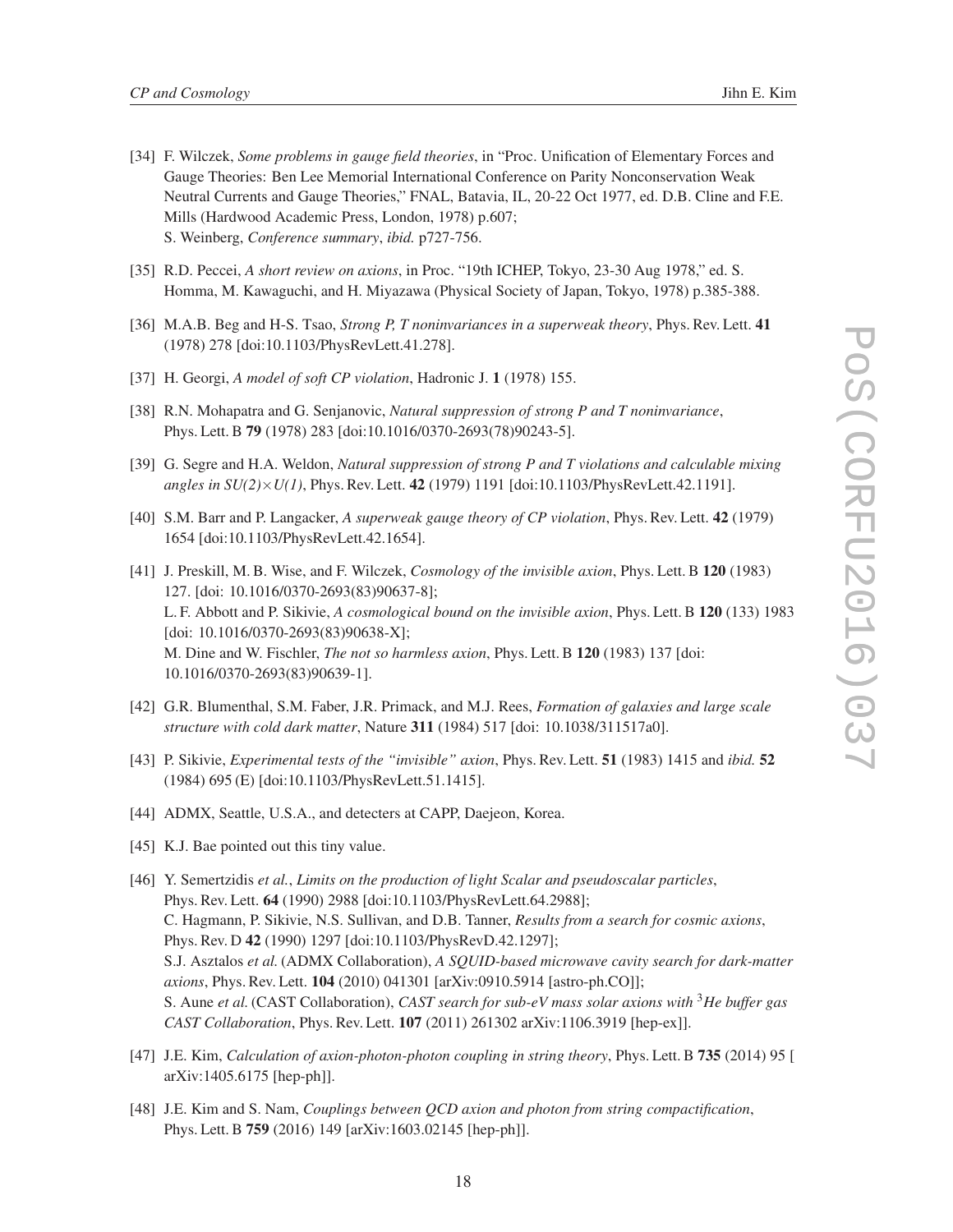- 
- [49] H.K. Dreiner, F. Staub, and L. Ubaldi, *From the unification scale to the weak scale: A self consistent supersymmetric Dine-Fischler-Srednicki-Zhitnitsky axion model*, Phys. Rev. D 90 (2014) 055016 [arXiv:1402.5977 [hep-ph]].
- [50] J.E. Kim and H.P. Nilles, *The* µ *problem and the strong CP problem*, Phys. Lett. B 138 (1984) 150 [doi:10.1016/0370-2693(84)91890-2].
- [51] S.R. Coleman, *Why there is nothing rather than something: a theory of the cosmological constant*, Nucl. Phys. B 310 (1988) 643 [doi:10.1016/0550-3213(88)90097-1].
- [52] S.B. Giddings and A. Strominger, *Axion Induced Topology Change in Quantum Gravity and String Theory*, Nucl. Phys. B 306 (1988) 890 [doi:10.1016/0550-3213(88)90446-4].
- [53] L. M. Krauss and F. Wilczek, *Discrete gauge symmetry in continuum theories*, Phys. Rev. Lett. 62 (1989) 1221 [doi:10.1103/PhysRevLett.62.1221].
- [54] S. M. Barr and D. Seckel, *Planck-scale corrections to axion models*, Phys. Rev. D 46 (1992) 539 [doi: 10.1103/PhysRevD.46.539]; M. Kamionkowski and J. March-Russel, *Planck-Scale Physics and the Peccei-Quinn Mechanism*, Phys. Lett. B 282 (1992) 137 [arXiv: hep-th/9202003]; R. Holman, S. D. H. Hsu, T. W. Kephart, R. W. Kolb, R. Watkins, and L. M. Widrow, *Solutions to the strong CP problem in a world with gravity*, Phys. Lett. B 282 (1992) 132 [arXiv: hep-ph/9203206].
- [55] J.E. Kim, *Is an axizilla possible for di-photon resonance?*, Phys. Lett. B 755 (2016) 190 [arXiv:1512.08467 [hep-ph]].
- [56] C. Vafa and E. Witten, *Parity conservation in QCD*, Phys. Rev. Lett. 53 (1984) 535 [doi:10.1103/PhysRevLett.53.535].
- [57] S. Weinberg, *Baryon and lepton nonconserving processes*, Phys. Rev. Lett. 43 (1979) 1566 [doi:10.1103/PhysRevLett.43.1566].
- [58] M.B. Green and J.H. Schwarz, *Anomaly Cancellation in supersymmetric D=10 gauge theory and superstring theory*, Phys. Lett. B 149 (1984) 117 [doi:10.1016/0370-2693(84)91565-X]; E. Witten, *Some properties of O(32) superstrings*, Phys. Lett. B 149 (1984) 351 [doi:10.1016/0370-2693(84)90422-2].
- [59] K. Choi and J.E. Kim, *Harmful axions in superstring models*, Phys. Lett. B 154 (1985) 393 and 156 (1985) 452 (E) [doi:10.1016/0370-2693(85)90416-2].
- [60] J.E. Kim, *Axionic domain wall number related to U(1)*anom *global symmetry*, Phys. Lett. B 759 (2016) 58 [arXiv:1604.00716 [hep-ph]].
- [61] J.J. Atick, L. Dixon, and A. Sen, *String calculation of Fayet-Iliopoulos d-terms in arbitrary supersymmetric compactifications*, Nucl. Phys. B 292 (1987) 109 [doi:10.1016/0550-3213(87)90639-0]; M. Dine, I. Ichinose, and N. Seiberg, *F-terms and d-terms in string theory*, Nucl. Phys. B 293 (1987) 253 [doi: 10.1016/0550-3213(87)90072-1].
- [62] J.E. Kim, *The strong CP problem in orbifold compactifications and an*  $SU(3)\times SU(2)\times U(1)^n$ *,* Phys. Lett. B 207 (1988) 434 [doi:10.1016/0370-2693(88)90678-8].
- [63] K.S. Choi, I-W. Kim, and J.E. Kim, *String compactification, QCD axion and axion-photon-photon coupling*, JHEP 0703 (2007) 116 [arXiv: hep-ph/0612107].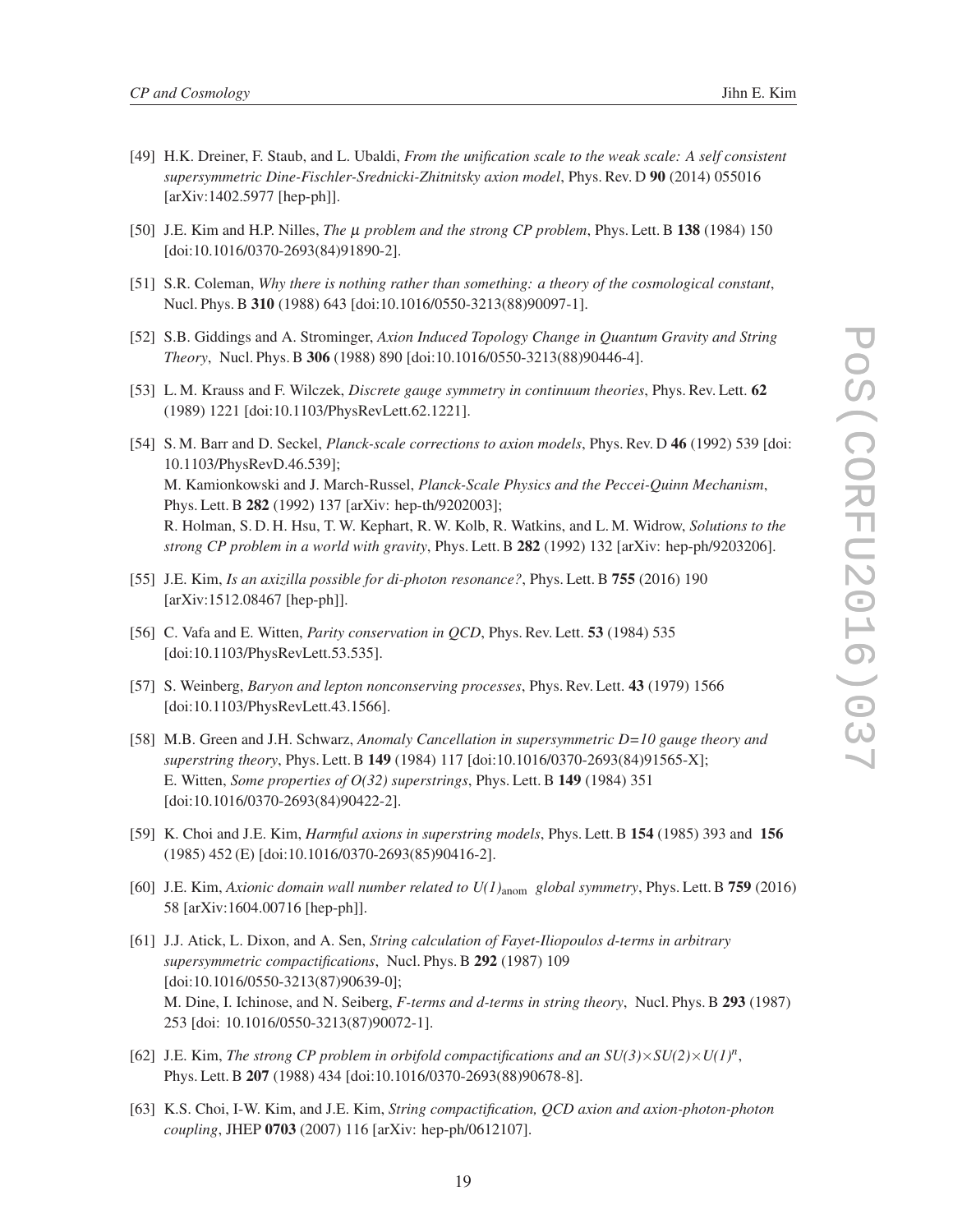- 
- [64] J.E. Kim and H.P. Nilles, *A quintessential axion*, Phys. Lett. B 553 (2003) 1 [arXiv:hep-ph/0210402]; *Dark energy from approximate*  $U(1)_{\text{de}}$  *symmetry*, Phys. Lett. B 730 (2014) 53 [arXiv:1311.0012 [hep-ph]]; J.E. Kim, *Modeling the small dark energy scale with a quintessential pseudoscalar boson*, J. Korean Phys. Soc. 64 (2014) 795 [arXiv:1311.4545 [hep-ph]].
- [65] J.E. Kim, Y.K. Semertzidis, and S. Tsujikawa, *Bosonic coherent motions in the Universe*, Front. Phys. 2 (2014) 60 [arXiv:1409.2497 [hep-ph]].
- [66] K.J. Bae, J-H. Huh, and J.E. Kim, *Update of axion CDM energy*, JCAP 0809 (2008) 005 [arXiv:0806.0497 [hep-ph]].
- [67] R.L. Davis, *Cosmic axions from cosmic strings*, Phys. Lett. B 180 (1986) 225 [doi:10.1016/0370-2693(86)90300-X].
- [68] Everett and A. Vilenkin, *Cosmic strings and domain walls in models with Goldstone and pseudoGoldstone bosons*, Phys. Rev. Lett. 48 (1982) 1867 [doi:10.1103/PhysRevLett.48.1867].
- [69] P. Sikivie, *Of axions, domain walls and the early Universe*, Phys. Rev. Lett. 48 (1982) 1156 [doi:10.1103/PhysRevLett.48.1156].
- [70] S.M. Barr, K. Choi, and J.E. Kim, *Axion cosmology in superstring models*, Nucl. Phys. B 283 (1987) 591 [doi: 10.1016/0550-3213(87)90288-4].
- [71] C. Hagmann, S. Chang, and P. Sikivie, *Axion radiation from strings*, Phys. Rev. D 63 (2001) 125018 [arXiv:hep-ph/0012361].
- [72] R.A. Battye and E.P.S. Shellard, *Axion string constraints*, Phys. Rev. Lett. 73 (1994) 2954 and 76 (1996) 2203 (E) [arXiv:astro-ph/9403018].
- [73] T. Hiramatsu, M. Kawasaki, Ken'ichi, Saikawa, and T. Sekiguchi, *Production of dark matter axions from collapse of string-wall systems*, Phys. Rev. D 85 (2012) 105020 and 86 (2012) 089902 (E) [arXiv:1202.5851 [hep-ph]].
- [74] T. Sekiguchi, *Understanding the scaling behavior of axion cosmic strings*, Talk presented at Sapporo Summer Institute, Sapporo, Hokkaido, Japan, 25 Aug. 2016.
- [75] G. Lazarides and Q. Shafi, *Axion models with no domain wall problem*, Phys. Lett. B 115 (1982) 21 [doi:10.1016/0370-2693(82)90506-8].
- [76] K. Choi and J.E. Kim, *Domain walls in superstring models*, Phys. Rev. Lett. 55 (1985) 2637 [doi: 10.1103/PhysRevLett.55.2637].
- [77] E. Witten, *Cosmic superstrings*, Phys. Lett. B 153 (1985) 243 [doi: 10.1016/0370-2693(85)90540-4].
- [78] S.M. Barr and J.E. Kim, *New confining force solution of the QCD axion domain-wall problem*, Phys. Rev. Lett. 113 (2014) 241301 (2014) [arXiv:1407.4311 [hep-ph]]].
- [79] D.J.E. Marsh, D. Grin, R. Hlozek, and P.G. Ferreira, *Tensor interpretation of BICEP2 results severely constrains axion dark matter*, Phys. Rev. Lett. 113 (2014) 011801 [arXiv:1403.4216]; L. Visinelli and P. Gondolo, *Axion cold dark matter in view of BICEP2 results*, Phys. Rev. Lett. 113 (2014) 011802 [arXiv:1403.4594]
- [80] P.A.R. Ade *et al.*(BICEP2 Collaboration), *Detection of B-mode polarization at degree angular scales by BICEP2*, Phys. Rev. Lett. 112 (2014) 241101 [arXiv:1403.3985 [astro-ph.CO]].
- [81] J.E. Kim, *Grand unification and CP violation*, Talk presented here [arXiv:1609.01148 [hep-ph]].